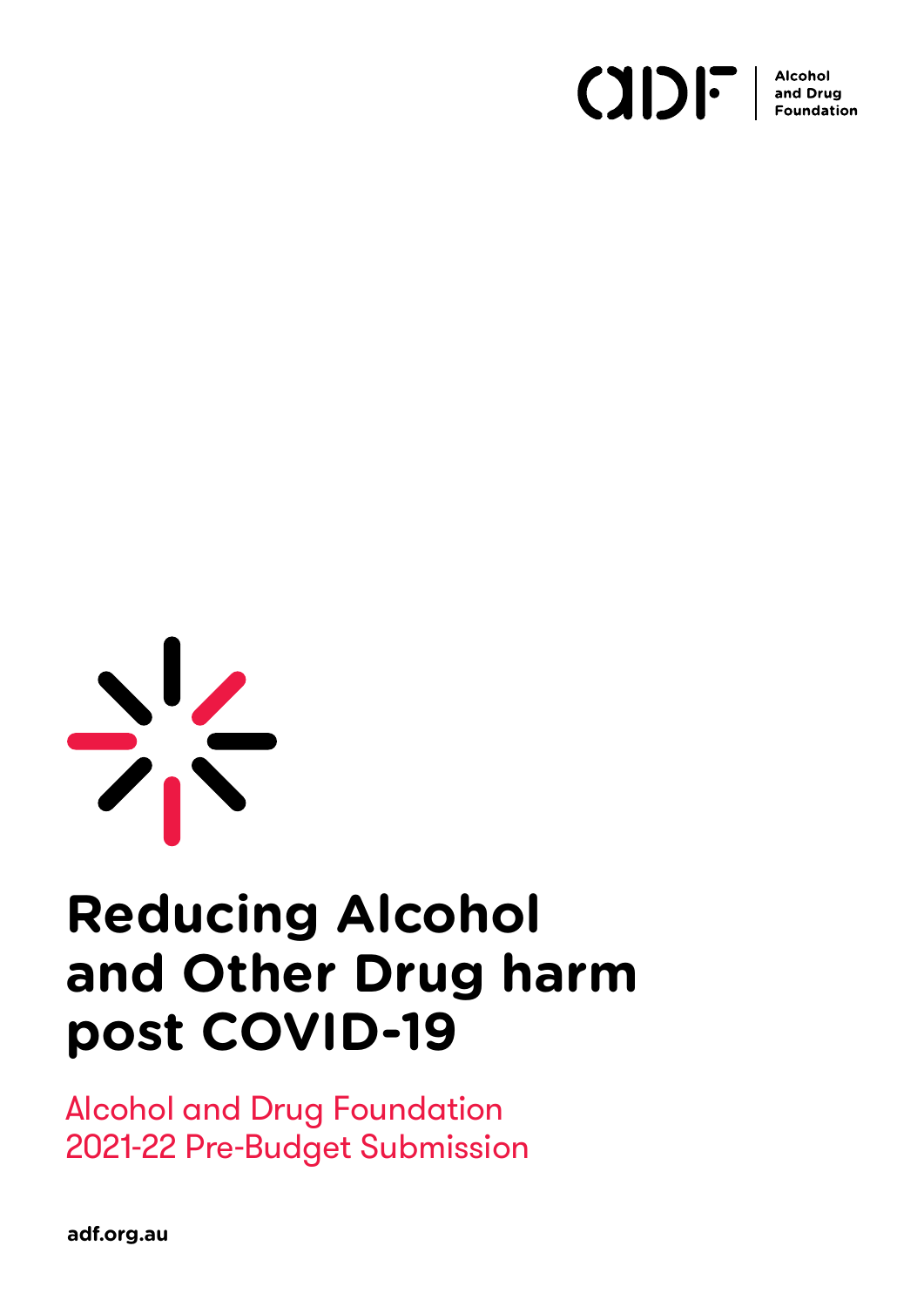## **Table of Contents**

| <b>Executive summary</b>                                                         | 3              |
|----------------------------------------------------------------------------------|----------------|
| <b>Background</b>                                                                | 6              |
| The Alcohol and Drug Foundation                                                  | 6              |
| Alcohol and other drugs in Australia during COVID-19                             | 6              |
| Alcohol and other drugs                                                          | 6              |
| Mental health and AOD                                                            | 6              |
| Domestic violence and violence in the home                                       | $\overline{7}$ |
| <b>COVID-19 and Community Sport</b>                                              | 7              |
| Early responses to COVID-19 and AOD related harm                                 | 8              |
| Longer term responses to COVID-19 and AOD related harm                           | 8              |
| Strategies to reduce short and long term harms from AOD post COVID-19            | 10             |
| Good Sports for long term recovery post COVID-19                                 | 10             |
| Initiative 1: Growth of Good Sports                                              | 10             |
| Initiative 2: Tackling mental health through community sport                     | 12             |
| Initiative 3: Supporting youth in recovery post COVID-19 through community sport | 13             |
| Initiative 4: AOD Behaviour Change beyond the Club Setting                       | 14             |
| Initiative 5: National COVID-19 Alcohol Campaign                                 | 15             |
| Initiative 6: Extending LDAT Planet Youth trial                                  | 17             |
| Initiative 7: Building an AOD prevention workforce                               | 18             |
| References                                                                       | 21             |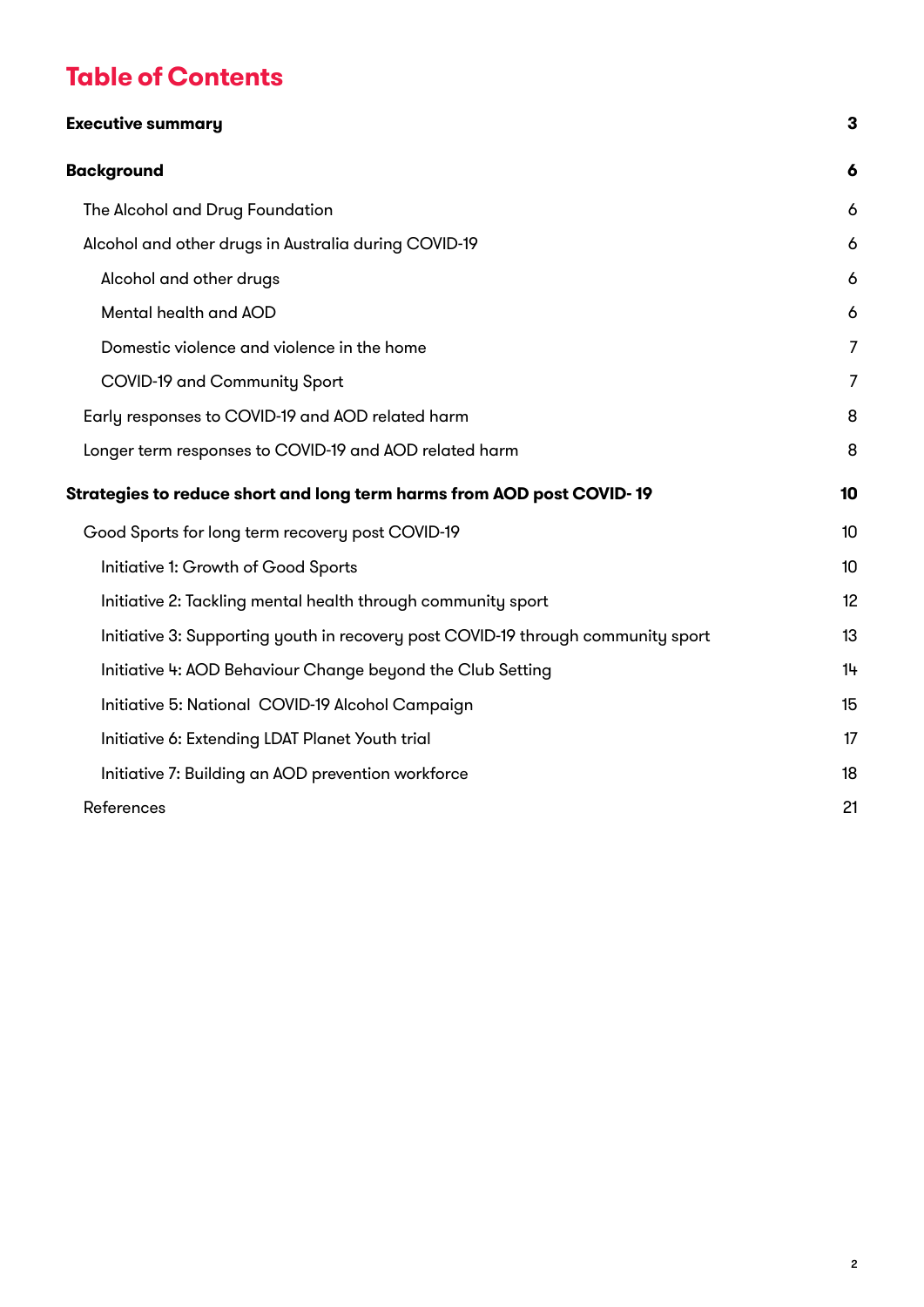## <span id="page-2-0"></span>**Executive summary**

The COVID-19 pandemic has placed extraordinary pressure on Australian communities, deepening a crisis left after the summer bushfires in some parts of Australia. Mental health problems are on the rise with increased stress, anxiety, depression and loneliness. Presentations for intentional self-harm are more frequent and some Australians are drinking more alcohol and increasing drug use.

Prior to the pandemic, alcohol and drugs posed significant burden on our community contributing to  $\,$  over 6,000 deaths per year $^{\rm i}$ . The costs of alcohol alone were around \$36 billion in 2010 $^{\rm ii}$ . Alcohol and other drugs impact not only on our health, criminal, social and justice systems but also burden individuals, families and local communities. Alcohol and other drugs remain of significant concern to Australians.

There are concerns that changes in AOD use during COVID-19 will persist longer term. Even as restrictions have lifted, some people who increased alcohol use during the lockdown are continuing to drink at the same levels, increasing the risk of greater harms. For example, alcohol related harms such as domestic violence and in-home assaults have increased during COVID-19 and the potential net increase in alcohol and drug use will have profound long term effects.

Increased risk factors for AOD use as a result of the pandemic, such as unemployment, financial insecurity, homelessness, mental health, stress and loss of community connection also present short and long term challenges.

Support is needed for those who have increased AOD use so to prevent entrenched long-term habits forming. Efforts are also needed to rebuild community connection by supporting key community institutions such as community sport.

This budget submission presents a range of responses to the changing use of alcohol and other drugs, as well as the heightened mental health challenges Australia faces post COVID-19. All are designed to prevent short and long term harm. Several are immediate responses such as seeking to change behaviour around alcohol. Other proposals take a longer-term view, given that recovery will require support for many communities to rebuild and reconnect.

Proposals are outlined below:

#### **1. Good Sports for long term recovery**

Community sport plays an important role in community wellbeing with participation in sport an important protective factor against AOD use. The Good Sports program has a strong track record in reducing AOD related harm, strengthening club viability and increasing participation in sporting clubs.

With around 10,000 Good Sports clubs, the Good Sports program impacts approximately 2.5 million Australians. On average the program grows by 450 clubs every year.

Funding provided by the Australian government will enable us to recruit an additional 450 clubs every year reaching nearly 12,000 clubs by 2023. This will enable the program to increase its impact across the country.

There has never been a more important time for Good Sports, given heightened AOD risk factors and the value the program provides for community sport to reconnect with their membership in a mental health context.

#### **2. Tackling mental health through community sport (Mental Health)**

The strong link between mental health and AOD use is well documented. COVID-19 has seen many Australians increase their use of alcohol, cannabis, benzodiazepines and meth/amphetamine. Mental health problems have significantly risen. Community sporting clubs are reporting significant concerns with the mental health of their membership and seeking access to information and training that will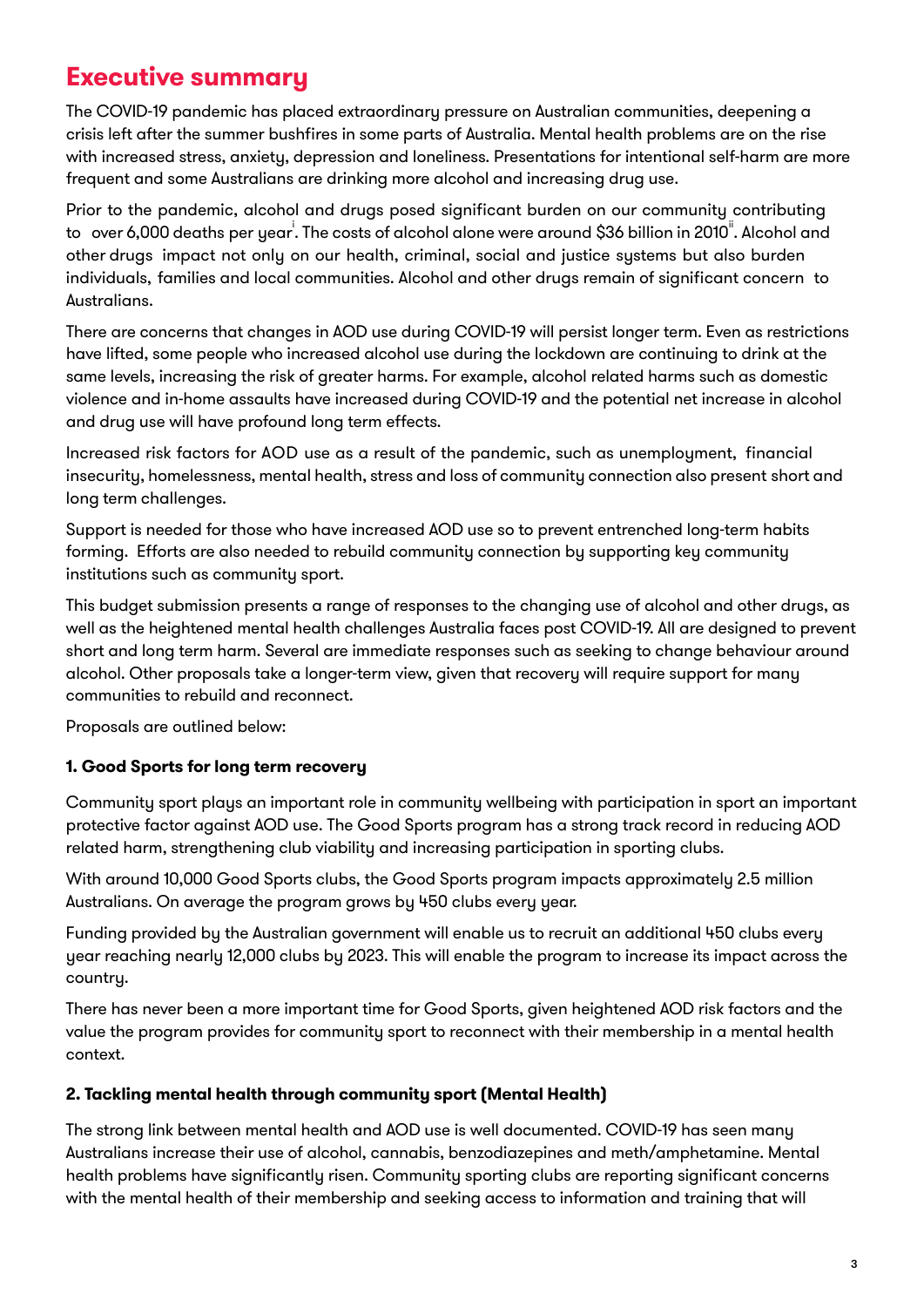strengthen their capacity to identify and respond to mental health issues. They are also seeking ways they can strengthen the club role in preventing mental health problems.

This initiative will respond to Club priorities post COVID-19 and provide additional mental health supports to Good Sports clubs. It will improve the confidence and capacity of club leaders to respond appropriately when mental health issues arise in their membership and ensure club leaders are trained in Mental Health First Aid.

#### **3. Supporting youth in recovery post COVID-19 through community sport (Great Leaders)**

The significant impact of COVID-19 on young people is well recognised, as they are particularly vulnerable to mental health problems and have been more affected by job losses than other age groups. The potential for increased AOD related harms in this group post COVID-19 is also significant. Community sport play a key role in protecting younger people from AOD related harms, but participation in community sport often starts to decline around 15 years of age. Young people aged from 15 to 25 within sporting clubs may also be at risk of developing risky drinking behaviours particularly when a culture of risky drinking behaviours is entrenched within communities and sporting clubs.

This initiative will train leaders in community sport to increase role modelling of positive behaviours that will reduce alcohol and drug use, promote positive mental health and retain young people in community sport.

#### **4. Alcohol and drug behaviour change beyond the club setting**

Whilst there is significant harm associated with alcohol in Australia, many people are unaware of this and often do not perceive alcohol to be a problem. Without this knowledge, they are less likely to take steps to address alcohol harm.

Good Sports Clubs have already started on the process of change by engaging in the program, recognising that they need to address alcohol within the club setting. The new digital model of delivery for Good Sports provides an opportunity to deepen this engagement with friends and families connected to Good Sports clubs so that more people understand alcohol-related harms, steps to reduce it and the important role of sport in building protective factors around AOD. As we enter a post-COVID-19 phase, families and friends can champion ways to re-connect in positive and supportive ways that don't focus on alcohol and related activities.

This initiative will use the Good Sports program as the foundation and will build targeted campaigns that engage, inform and educate communities by targeting families and friends to improve understanding of steps to reduce alcohol related harm and raise awareness about the positive role sport plays in building protective factors and minimising the harms of AOD.

#### **5. National COVID-19 Alcohol Campaign**

Many Australians increased their use of alcohol in response to the pandemic. As lockdowns are being lifted, there are short and long term risks of increased AOD related harm. Around half of those who increased alcohol consumption during lockdown are continuing to drink at the same level, and alcohol related presentations to emergency departments rose as restrictions lifted in many jurisdictions.

The ADF, with funding from the Australian Government, developed an early response to the changing behaviour of Australians in response to the pandemic. The COVID-19 Alcohol campaign, Little Habit, showed early success in engaging people who had increased alcohol use during lockdown, or who were drinking at risky levels, connecting them to support and information to change behaviours. The national campaign was supported by two micro-campaigns that promoted messaging directly targeted at groups who were demonstrating the most significant changes (parents and younger women).

The ADF proposes a two year plan of activity that aims to extend the success of the initial national COVID-19 Alcohol Campaign and raise awareness of AOD harms and information and support that can help Australians make positive behaviour changes, The campaign will change knowledge, awareness and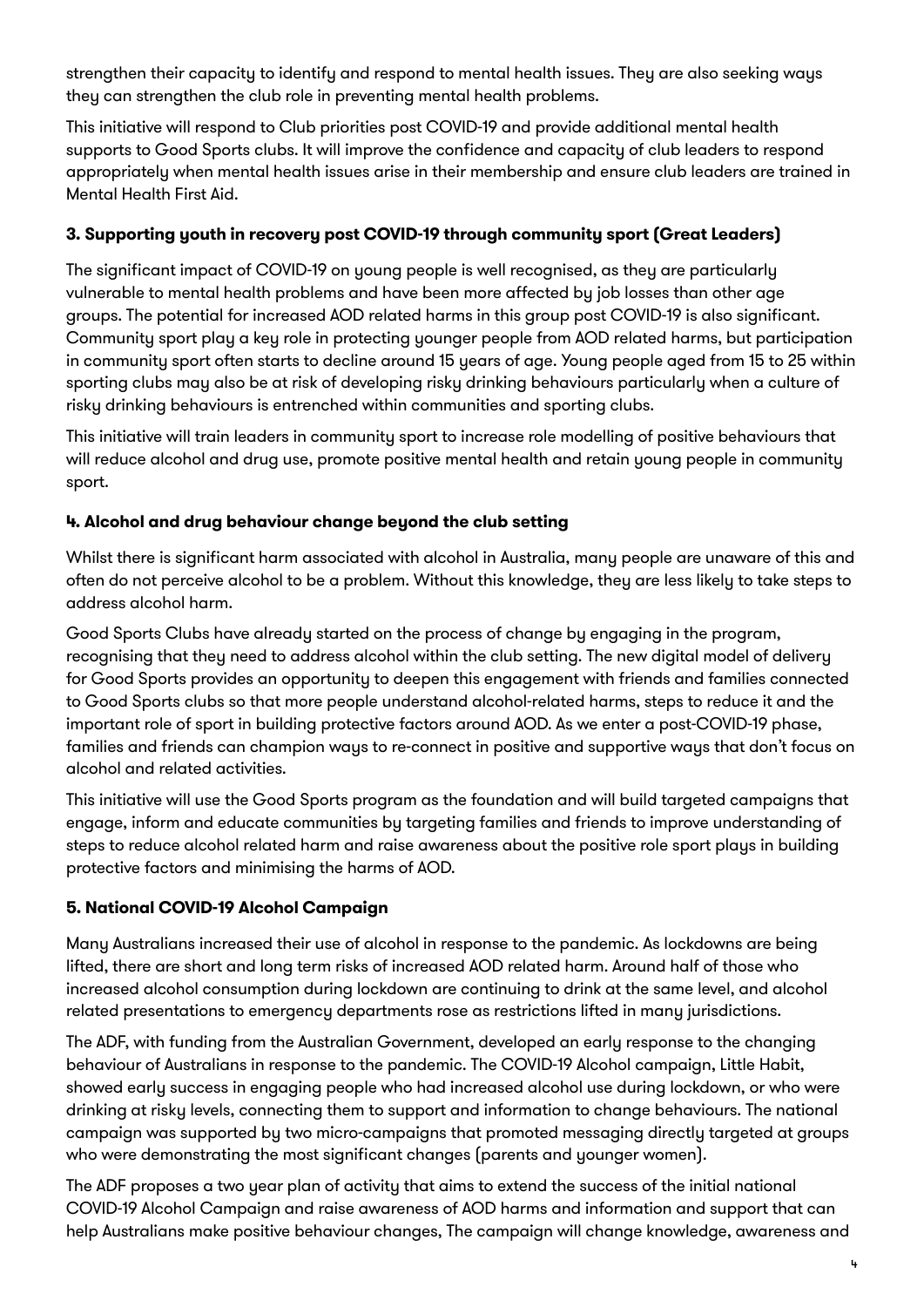behaviours associated with alcohol use to support more Australians to understand recommendations for low risk alcohol use, understand the early signs of problematic use and to support them to take steps to reduce alcohol use and reduce risks of associated harm.

#### **6. Extending LDAT Planet Youth trial**

The ADF's Local Drug Action Teams (LDATs) have been trialing an Australian version of Planet Youth, an internationally renowned AOD prevention program. An extension of the trial from two to five years will enable a stronger evidence-base and refinement of the program, a potential game-changer for AOD prevention in Australia.

#### **7. Building an AOD prevention workforce**

A highly skilled AOD prevention workforce will be fundamental to the success of efforts targeting the focus are on alcohol and drugs in the National Preventative Health Strategy. Efforts in Europe recognise the importance of a highly skilled and competent workforce in building protective factors against AOD harms, based on a European Prevention Curriculum. The ADF proposes a similar approach in Australia to strengthen the effectiveness of LDATs and Good Sports Clubs, as well as Local Government and community-based NGOs.

| <b>Summary of costs</b>                                               | 2021/22             | 22/23     | 23/24    | 24/25    | Total        |
|-----------------------------------------------------------------------|---------------------|-----------|----------|----------|--------------|
| Good Sports for long term recovery                                    | \$5.76 M            | \$5.19 M  | \$5.36 M |          | \$16.31M     |
| Tackling mental health through<br>community sport                     | \$1.0 M             | \$0.9 M   | \$0.9 M  |          | \$2.80M      |
| Supporting youth in recovery post<br>COVID-19 through community sport | \$0.58 <sub>M</sub> | \$0.72 M  | \$0.53 M |          | \$1.83M      |
| AOD behaviour change beyond the<br>club setting                       | \$0.78 M            | \$0.78 M  | \$0.78 M | \$0.78 M | \$3.12M      |
| National COVID-19 Alcohol Campaign                                    | \$2.0 M             | \$2.0 M   |          |          | <b>\$4 M</b> |
| <b>Extending LDAT Planet Youth trial</b>                              | \$0.5 M             | \$0.5 M   | \$0.5 M  |          | \$1.5        |
| Building an AOD prevention workforce                                  | \$1.0 M             | \$1.0 M   | \$1.0 M  | \$1.0 M  | \$4          |
| Total                                                                 | \$11.62 M           | \$11.09 M | \$9.07M  | \$1.78 M | \$33.56M     |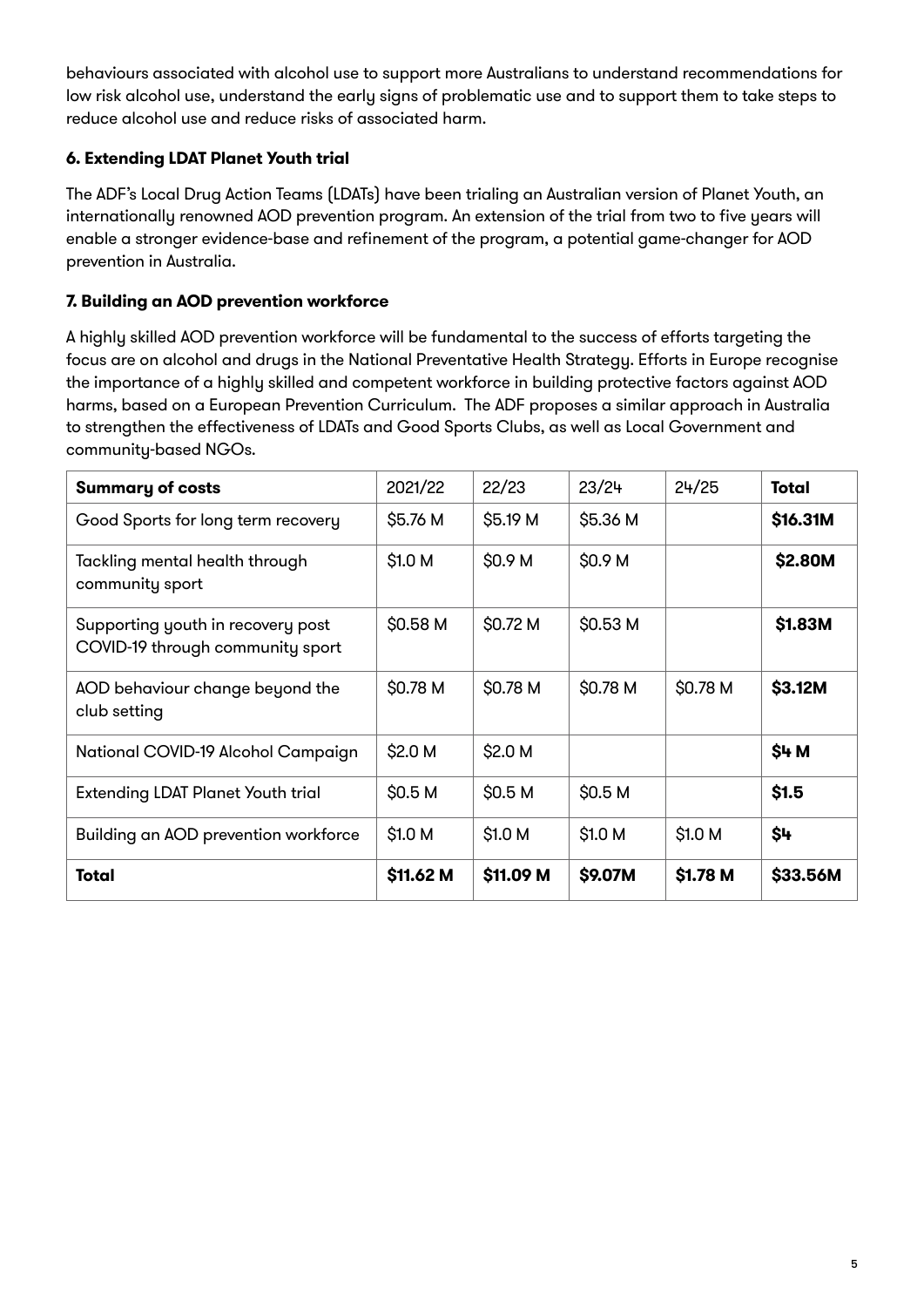## <span id="page-5-0"></span>**The Alcohol and Drug Foundation**

Established 60 years ago, the Alcohol and Drug Foundation (ADF) is Australia's leading evidencebased, preventative health organisation in the alcohol and other drug (AOD) sector. Our community programs, policy work and information services are creating a healthier and more informed Australia. As an independent, evidenced-based organisation, the ADF is constantly searching domestically and internationally for programs that work.

The ADF is a trusted partner of the Australian Government in delivering preventative health programs in the AOD sphere, notably through Good Sports and Local Drug Action Teams, as well as evidence based AOD information. The case for investment in AOD preventative health is compelling: the longer use is delayed, the better the long-term outcomes in key socio-economic drivers such as mental health, education and employment. This then reduces pressure on AOD and mental health treatment sectors, hospitals, the social welfare budget and Australia's criminal justice system. Investment in preventative health should be viewed as a major nation building project with benefits across generations.

## **Alcohol and other drugs in Australia during COVID-19**

#### **Alcohol and other drugs**

Alcohol related illness and injury is one of the greatest causes of harm in Australia and contributes to over 4000 deaths each yearii. A quarter of Australians drink at levels that increase their risk of accident or injury and one in six drink at levels that increase their risk of health issues like cancer<sup>iv</sup>. Alcohol accounts for 10-15% of all ED presentations and about 25% of the time of frontline police officers<sup>v</sup>. Alcohol use accounts for around 4.5% of the burden of disease<sup>vi</sup> and the cost of alcohol-related harm was estimated to be \$36 billion in 2010<sup>vii</sup>. In December 2019, Health Minister Greg Hunt announced the government will commission a report to estimate the social costs of alcohol to Australian society, the first in 15 years.

Alcohol use has increased during the COVID-19 pandemic for many Australians, adding to an already significant problem. During the lockdowns, around 20% of Australian adults increased their alcohol consumption<sup>viii</sup>. Many reported drinking on a daily basis (around 14% during COVID-19<sup>ix</sup>, compared to 5.4% prior to COVID-19×) and the increase in consumption was more commonly reported by Australians aged 18-35 compared to middle aged and older Australians<sup>xi</sup>.

Patterns of use of illicit drugs are also changing as a result of the pandemic with an increase in the use of cannabis and benzodiazepines, and a decrease in MDMA and cocaine. More than half of those who use cannabis reported increased usage during restrictions, with 29% of people who used benzodiazepine increasing their use. About a quarter of people who used meth/amphetamine reported increased use during restrictions with 39% reporting their use of meth/amphetamine remained stable<sup>xii</sup>.

#### **Mental health and AOD**

Commonly reported drivers of increased alcohol and drug use include stress and anxiety (38%) and boredom (38%)<sup>xiii</sup>. Increasing mental illness during and after the pandemic will also drive increased substance use and vice versa. Alcohol impairs self-control and can contribute to someone entering a mental health crisis point. Evidence shows acute alcohol use increases the risk of attempted suicidexiv. The risk of suicide is also elevated in dependent drinkers, and an increase in population-level alcohol use tends to be associated with an increase in suicide rates<sup>xy</sup>.

Half of all individuals with a lifetime history of alcohol use disorders have at least one other mental health disorder<sup>xvi</sup> while 32% of smokers have a mental health disorder<sup>xvii</sup>. Health Minister Greg Hunt has noted a "very significant overlap between mental health and drug and alcohol abuse".

Recent research indicates that the community prevalence of depression and anxiety during the COVID-19 health restrictions increased significantly. There were significant increases in feelings of despair, fear,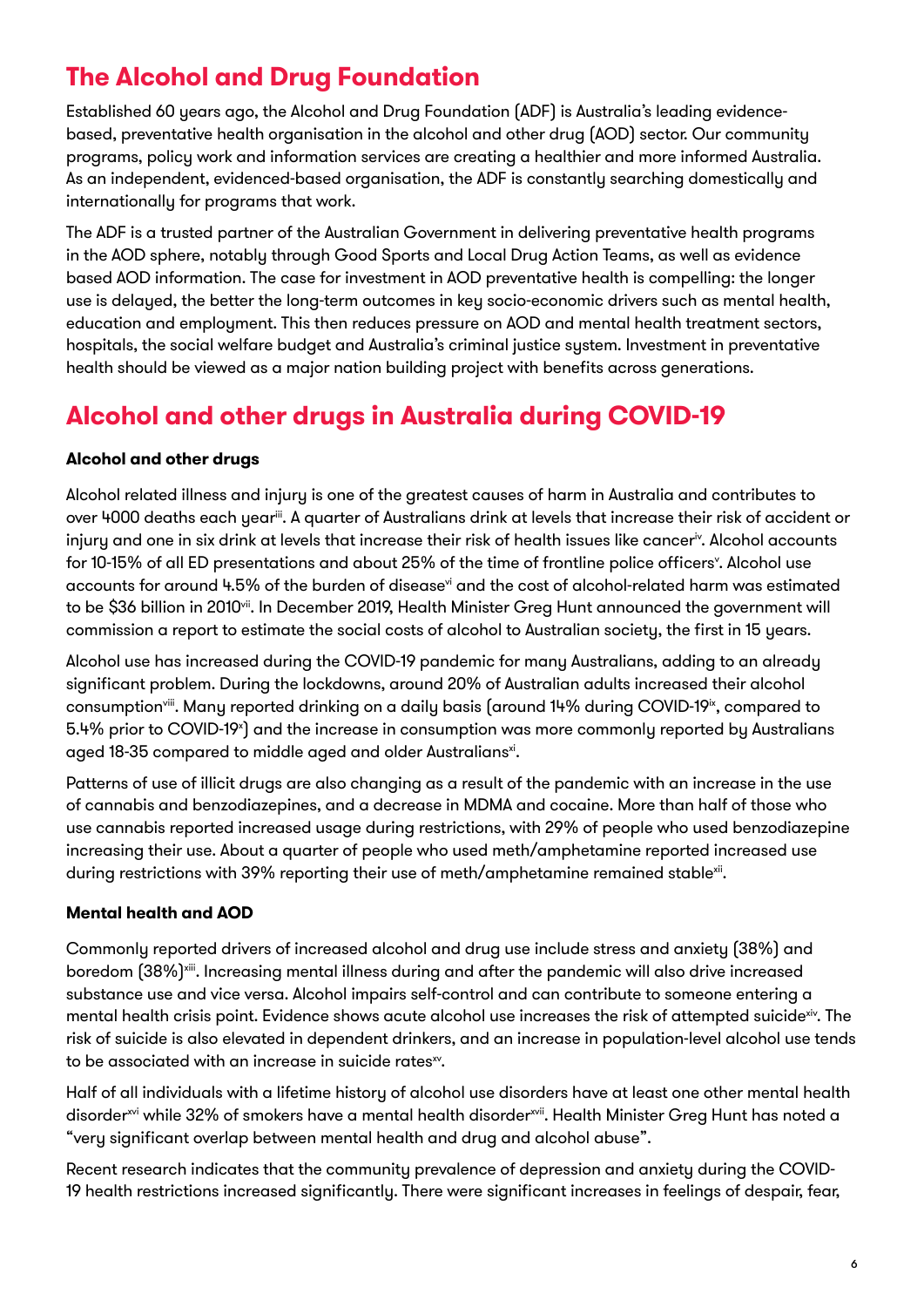<span id="page-6-0"></span>anger, boredom, loneliness and stress between March and April 2020xviii. Suicide prevention and crisis organisations reported higher demandxix.

In Victoria, there was a 33% increase in young people presenting to ED for intentional self-harm in July/August compared to the same time in 2019, and a 10% increase in all people presenting to ED for international self-harm. Urgent and emergency mental health services had experienced a 19% increase in July/August compared to the same time in 2019 with a 29% increase in mental health support by telephone<sup>xx</sup>.

Over a third of people who use drugs reported worse mental health during the pandemic and 37% had sought mental health treatment. Nearly 1 in 10 people who used drugs who had sought mental health treatment were unable to access itxxi

The National Mental Health and Wellbeing Pandemic Response Plan, endorsed by National Cabinet in May 2020, noted "a significant risk for mental health and suicide posed by alcohol and other drug use. There are strong indications that the pandemic may result in increased substance use within the community".

#### **Domestic violence and violence in the home**

While alcohol does not cause domestic violence, the evidence is clear that it is a risk factor for increased frequency and severity of family violence xxiii xxiii and alcohol-related domestic assaults account for up to 50% of all recorded domestic assaults in Australiaxxiv.

During the pandemic, almost half (47%) of family violence specialists reported an increase in their caseload with the majority being new clients. About half (51%) of them reported an increase in the involvement of alcohol in family violence situations since COVID-19<sup>xx</sup>. The national counselling service 1800 RESPECT reported an 11% increase in contacts in May 2020 compared to May 2019<sup>xxvi</sup>. In Victoria, the frequency of ED presentations for assault in the home increased by 48% in May 2020 compared to May 2019**xxvii**.

#### **COVID-19 and Community Sport**

COVID-19 caused significant disruption to community sporting clubs across Australia, disrupting their seasons, reducing revenues and resulting in a loss of members and volunteers. Many community sports clubs are in regional and remote Australia where communities were also drastically impacted by the bushfires.

Sporting clubs provide extraordinary value to the wider community. They provide healthy activities for club and community members to meet, exercise, and connect. Participation in supervised sporting activities is a key protective factor for young people for both mental health and AOD use, and key to preventing uptake among young people<sup>xxviii</sup>. A sense of belonging and connectedness to community is a critical protective factor for reducing AOD harms and supporting communities recovering from the impacts of COVID-19.

Sport, physical activity and exercise can be used to support treatment for a range of mental or behavioural conditions. Depression is one common mental health concern that may affect persons at any age. There is a growing body of evidence that supports the use of physical activity, particularly sport participation because of the social interaction benefits, as part of a treatment strategyxxix.

Surveys with community sporting clubs indicates that financial security and the mental health of their members after the pandemic are areas of significant concern. Additionally, clubs face significant challenges with re-engaging members, volunteers, sponsors and players<sup>xx</sup>. A survey by the Australian Sports Foundation found that one in four clubs faced solvency concerns, with 93% clubs reporting a decline in revenue and 43% of clubs seeing a decline in volunteering.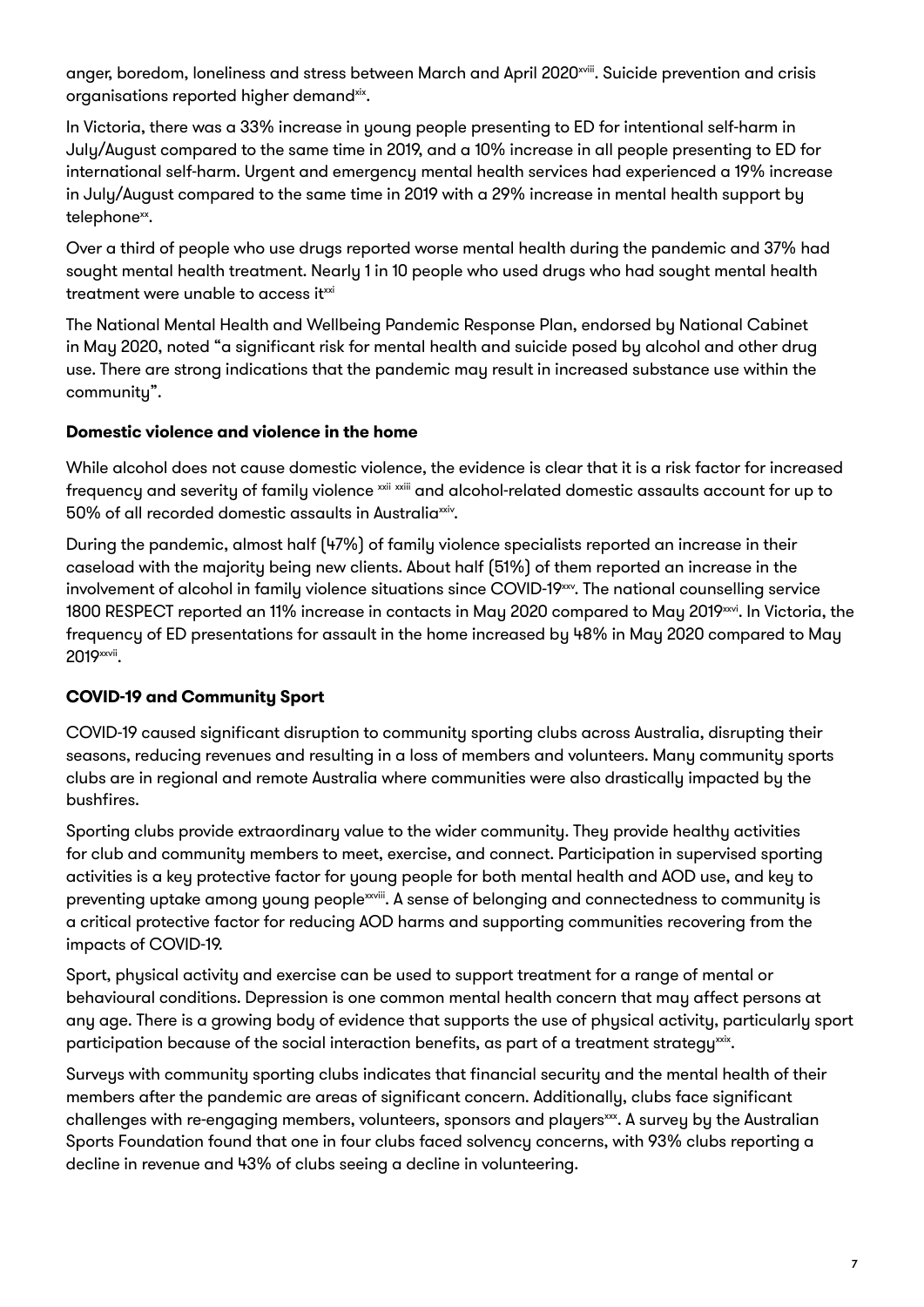<span id="page-7-0"></span>As clubs return to play post lockdown, significant restrictions are still in place, with some unable to travel beyond their regions to compete, and restrictions on social events. The ongoing and everchanging environment increases potential impacts on mental health and strengthens risk factors for AOD use.

Long term disruptions to community sport, through financial insecurity or loss of members, will have negative impacts on the local community's recovery post-COVID-19. Supporting the recovery of community sport, as a critical component of community and individual recovery post pandemic will be critical.

## **Early responses to COVID-19 and AOD related harm**

The ADF observed immediate impacts on Good Sports Clubs, Local Drug Action Teams and on the Australian community. We quickly mobilised to understand and respond. This included:

- Leading the conversation around AOD harm prevention by highlighting risk and protective factors to reduce AOD related harms to individuals and communities with a series of online campaigns to highlight risks of increased alcohol use. Two targeted digital campaigns focused on raising the awareness of specific target audiences about the impact of their drinking during lockdown. The approach has been to help individuals reflect on their behaviour by aligning to personal values and beliefs.
- Driving awareness of the ADF and other credible sources of information and support across channels to prompt actions to reduce AOD harms and ensuring easier access to this information
- Surveying Good Sports clubs and LDATs to understand their immediate needs.
- Delivering social media upskilling session so clubs could better engage with members and players online.
- Transitioning to online and phone support and implementing a process for sharing stories and new ways of working so GS clubs and LDATs across our vast network could benefit. Key to these efforts were strategies for Clubs to connect with isolated members and volunteers.
- Webinars and online forums to respond to the needs of clubs and LDATs. This has included providing clubs with "Fundraising Smarts" Toolkits, links to national and state grants programs, sessions conducted by fundraising experts and social media tips.
- Developing a mass media campaign that was delivered across television, digital and social media and supported by a strong public relations effort. The Little Habit ad targeted those who were reporting greater increases in alcohol use during the pandemic (21-50 year olds) who may not have recognised their drinking had increased during isolation or been concerned about not being able to return to "normal" drinking post COVID- 19.

## **Longer term responses to COVID-19 and AOD related harm**

The long term consequences of the pandemic are well recognised and likely to include increased harms from AOD and the potential for increased dependence and demands on treatment providers.

AOD risk factors have increased during the pandemic and have immediate and long-term implications. These include the economic impact, loss of employment, social isolation, poorer family relationships, homelessness, reduced community engagement and trauma, grief and loss. In many parts of Australia this has compounded the impact of the summer bushfires.

AOD behaviours that changed during the pandemic are also at risk of continuation as restrictions lift. In parts of Australia where restrictions are lifting, more than half of those who increased their alcohol use during lockdown are drinking at the same levels and more than half want to reduce their drinkingxxxi. This suggests that higher levels of use during the pandemic are not returning to pre-pandemic levels for some people, increasing the risks of dependence and ongoing problematic use.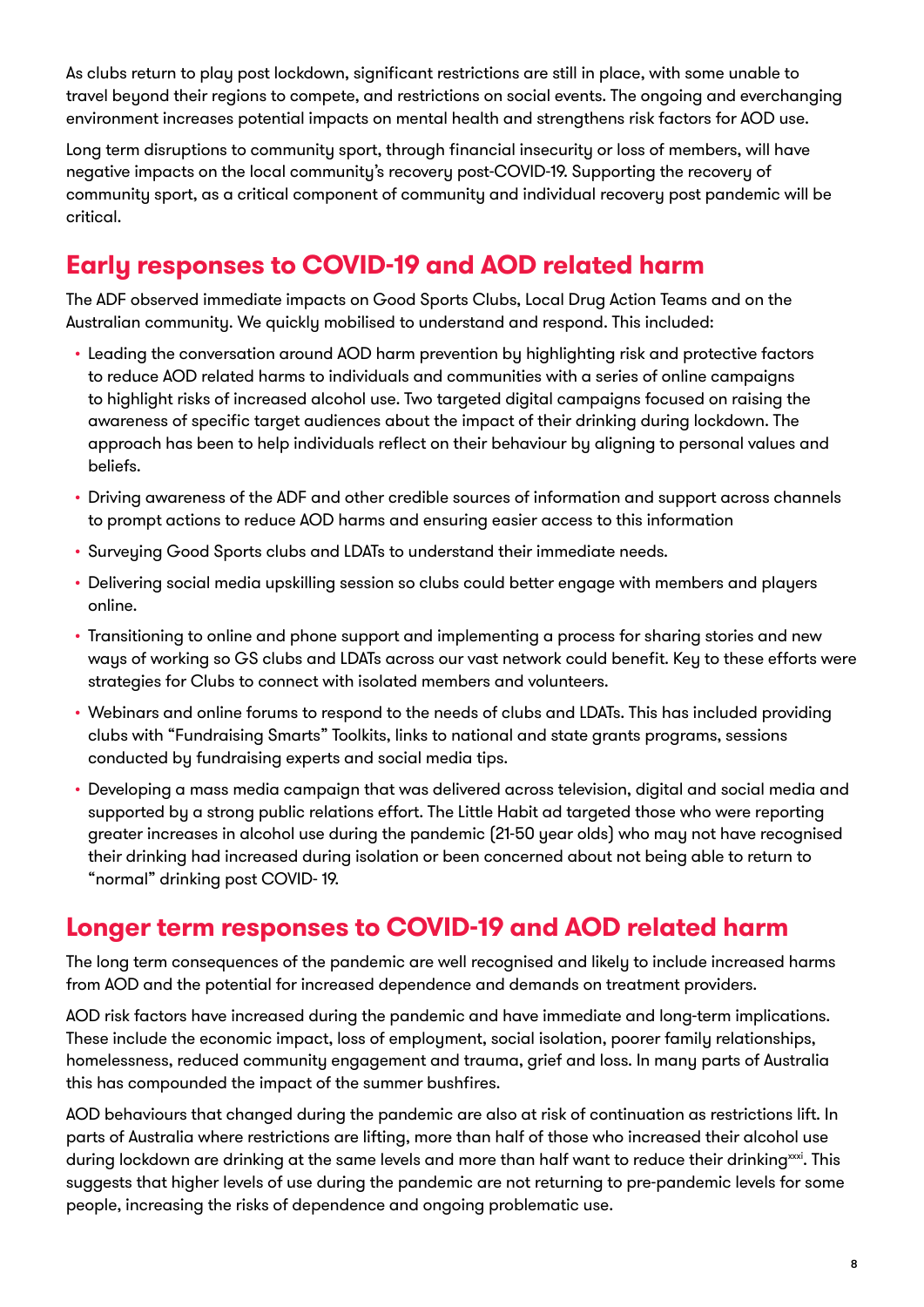As restrictions lift, returning to pre-pandemic use of alcohol and other drugs also carries risk of increased harms. As use of cocaine and MDMA has declined during COVID-19, experts have expressed concern of an increase in the frequency of overdoses with lower tolerance levels. Some jurisdictions have seen an increase in alcohol related harm as restrictions lift, thought to be attributable to reduced tolerance and increased use. In WA, Department of Health data showed there were 190 alcohol-related ED admissions between June 24 and July 14 this year, representing a 21 per cent increase in admissions compared with the same time last year<sup>xxxii</sup>.

Reponses to alcohol and drug related harm resulting from the COVID-19 pandemic therefore should take a short and a long term view. They need to include steps to help people who have changed the way they use alcohol and other drugs during the pandemic, to prevent long terms harms such as overdose and dependence. The recovery of community sport is a key protective factor against AOD harms post pandemic.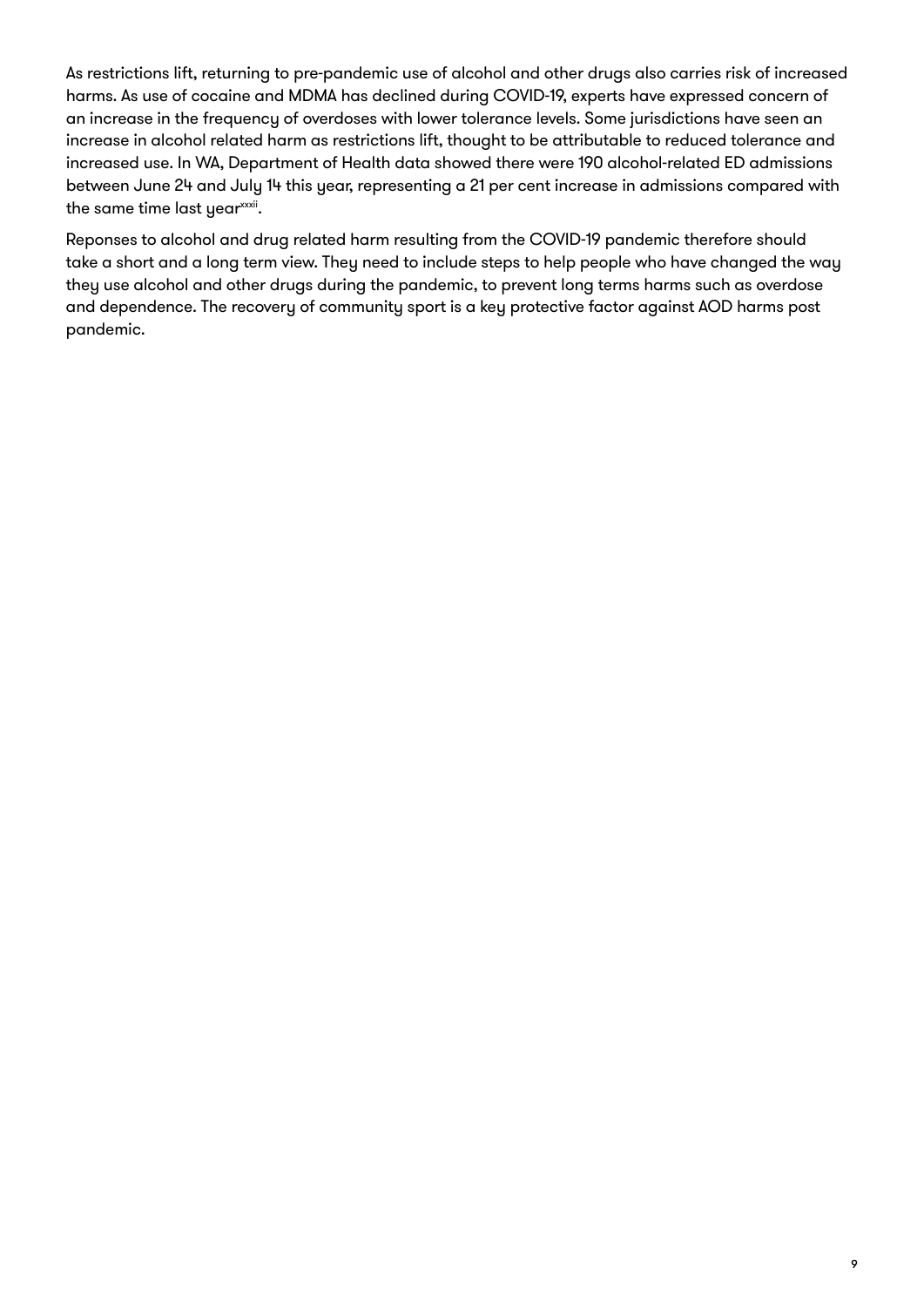## <span id="page-9-0"></span>**Strategies to reduce short and long term harms from AOD post COVID- 19**

The ADF is well placed to help drive the Australian Government's COVID-19 recovery agenda:

- Ensuring Australians are supported to minimise the impacts of the pandemic on alcohol and drug related harm and mental illness
- Supporting the recovery of community sport, a critical component of community recover, post COVID-19.
- Supporting the Australian Government's National Preventive Health Strategy, due for release 2021.
- Supporting the Prime Minister's and Health Minister's strong focus on mental health and suicide prevention.
- Supporting implementation of the National Fetal Alcohol Spectrum Disorder (FASD) Strategic Action Plan.
- Supporting the National Alcohol Strategy and the recently released NHMRC Alcohol Guidelines.
- Ensuring that regional and Indigenous Australia, disproportionately affected by the harms of alcohol and other drugs (AOD), receive access to information and preventative AOD programs.
- Facilitating access to early intervention and reducing demands on the treatment sector.

## **Good Sports for long term recovery post COVID-19**

ADF engagement with community sport through Good Sports provides opportunity to support the rebuild of community sport post COVID-19 and use this influential community setting to address mental health and alcohol and other drug use, particularly among younger players.

The ADF proposes four solutions linked to the Good Sports program. These initiatives are outlined below.

#### **Initiative 1: Growth of Good Sports**

#### **Why**

Good Sports is proven to reduce risky drinking at participating clubs by 37% and reduce alcohol-related accidents among Good Sports club members and supporters by 42%. Between 2011-2012, Good Sports was estimated to have averted 1,300 alcohol-related falls, assaults and/or road accidents – saving approximately \$14 million a year<sup>xxxiii</sup>.

Sporting clubs provide healthy activities for club and community members to meet, exercise, and connect which is a critical protective factor for reducing AOD harms and support for communities recovering from the impacts of Covid-19.

Good Sports makes community sporting clubs healthier, safer and more family friendly, increasing club engagement with the community. Good Sports clubs experience an increase in the number of nonplayers, junior teams, female participants and club members compared to non-Good Sports clubsxxxiv reinforcing its importance in the recovery phase post COVID-19 and importance in rebuilding community sport.

Good Sports also makes financial sense, reducing the downstream financial burdens associated with alcohol harms in community: In 2011-12, KPMG Health Economics Group conducted an economic evaluation of the Good Sports program. This analysis showed a \$4.20 return on investment for every

\$1.00 spent<sup>xxxv</sup>.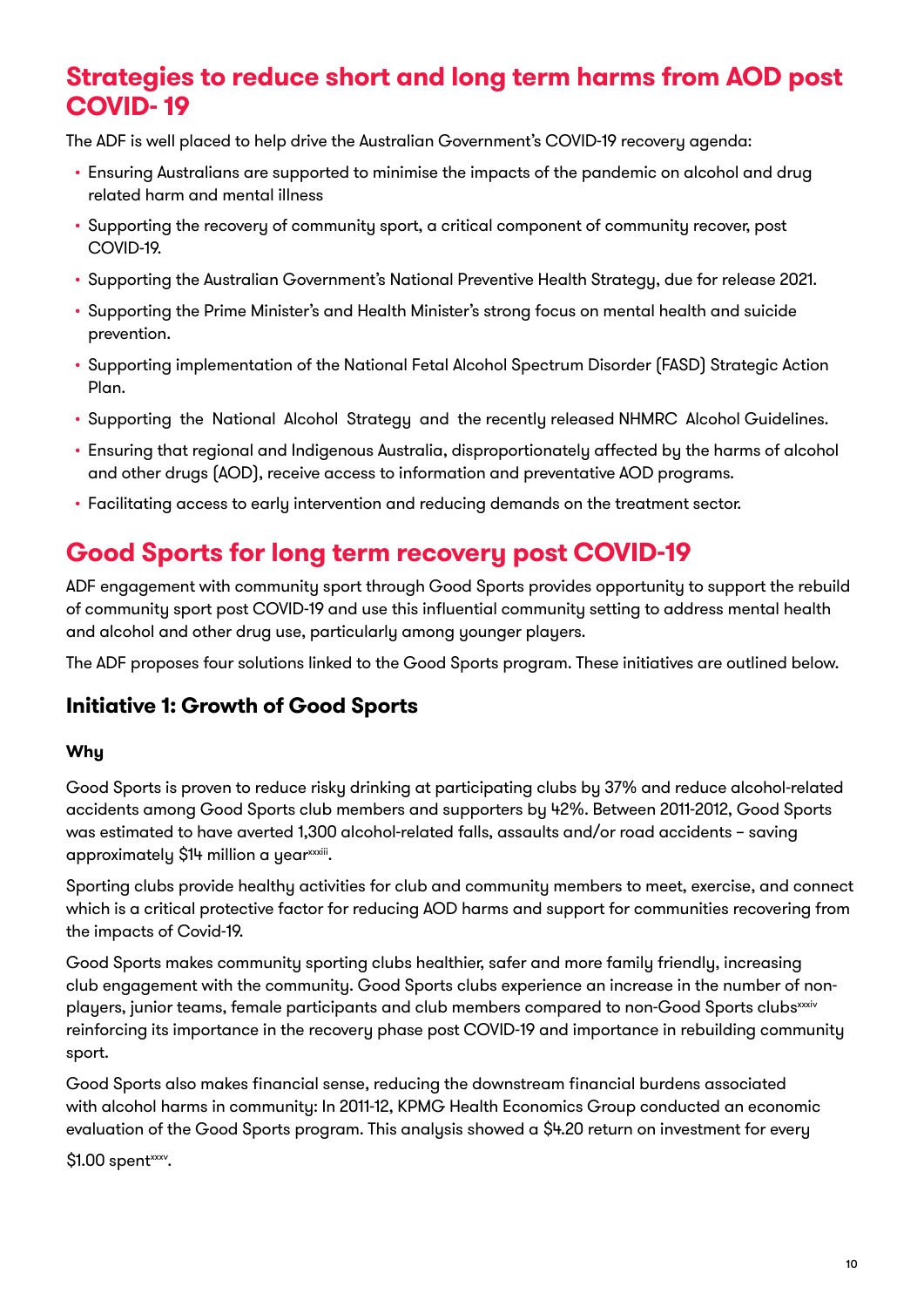More than 50% of clubs reported concerns around the impacts of COVID-19 and alcohol consumption amongst their sporting community as well as concerns with their financial future, and engagement of players, members and volunteers<sup>xxxvi</sup>.

More than ever, Good Sports clubs recognise their role in helping their communities and members recover from recent events. A survey found 80 per cent of clubs believe Good Sports will be important or very important in helping their community recover post-COVID-19.

Funding additional growth of Good Sports will enable the program to continue to make its mark amongst sporting clubs and into Australian communities. Potentially every community club in Australia (of which it is estimated there are 70,000 x ii) stands to benefit from the Good Sports program.

#### **What**

While the Good Sports program is estimated to impact 2.5 million Australians, there is still the potential for Good Sports to have greater impact in communities. This proposal will enable the inclusion of an additional 1,350 clubs over a three-year period (450 clubs each year).

Australian Government investment has supported the ADF to develop the Good Sports digital model which extends the impact of the Good Sports program beyond alcohol and drugs to mental health and junior participation and enables to program to reach more clubs for lower investment.

The digital model supports clubs, with access to ADF staff and program resources, to progress through the program and implement activities designed to change behavior. It broadens the areas of focus for Clubs from alcohol and other drugs to include mental health and strengthens the club role in prevention of risky AOD use by junior players in the short and longer term.

The ADF will develop promotional material, deliver campaigns, continue to refine the program and provide extra support to clubs when needed. The ADF will ensure 80% of Good Sports clubs are active members, regularly engaging with the platform and achieving recognition and support along the way.

#### **Deliverables**

- Introduce an additional 450 clubs into the Good Sports program each year, taking the total number from 10,400 to 11,750 clubs by 2024.
- Ensure 80% of clubs are progressing through the program and achieving recognition/status/ achievements across all program content (alcohol, illegal drugs, mental health, junior participation).
- Encourage behaviour change in up to 3 million Good Sports club members by 2024.
- Develop promotional material and campaigns to encourage non-Good Sports clubs to join the program and
- Support active participation by existing Clubs.
- Evaluate the program and its ability to meet program objectives.
- Maintain and develop a robust infrastructure to support a national scalable and efficient program.

#### **Cost: \$16.31M over three years**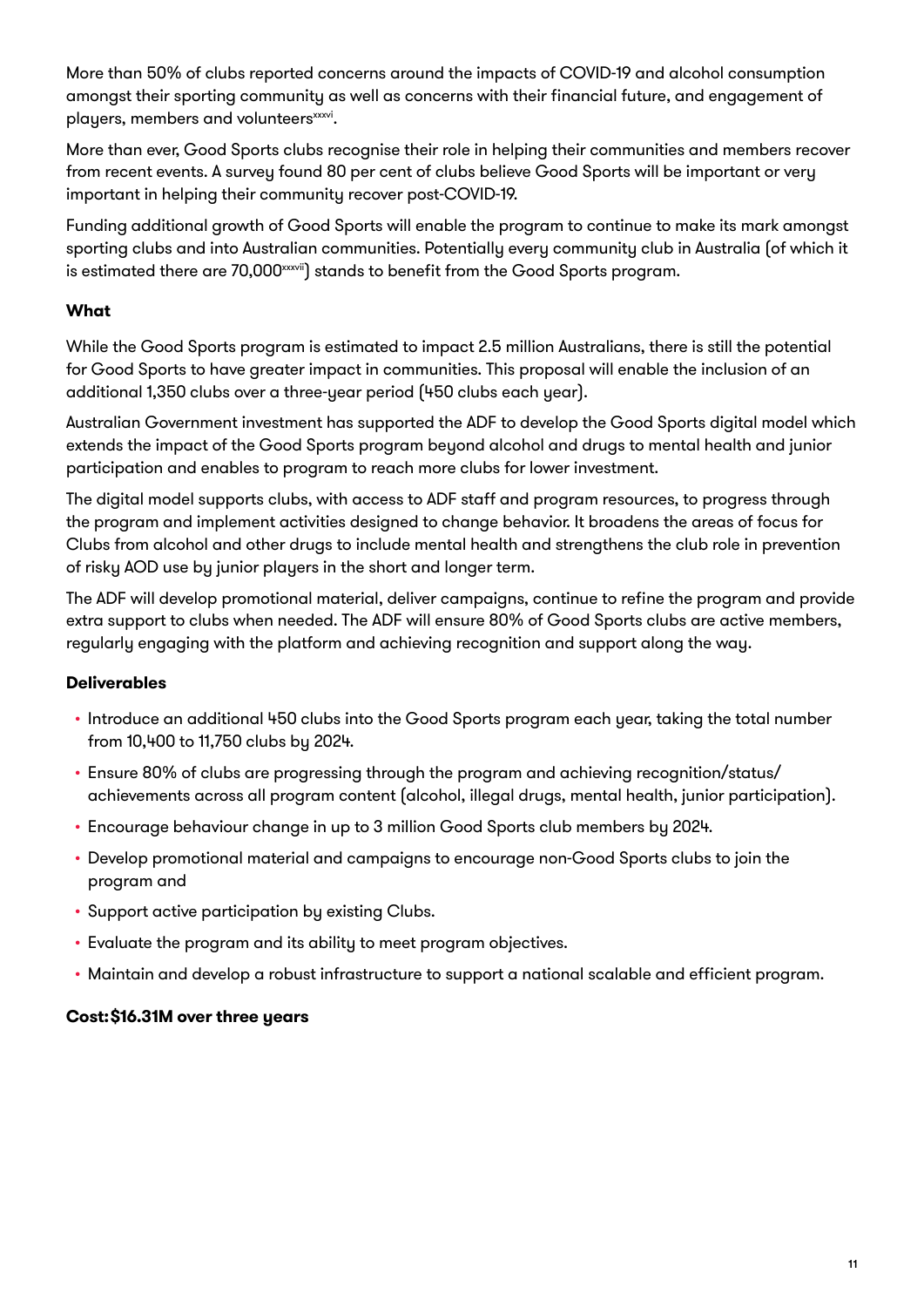## <span id="page-11-0"></span>**Initiative 2: Tackling mental health through community sport**

#### **Why**

The strong link between mental health and AOD use is well documented. COVID-19 has seen many Australians increase their use of alcohol, cannabis, benzodiazepines and meth/amphetamine. Mental health problems have significantly risen. Community sporting clubs are reporting significant concerns with the mental health of their membership and seeking access to information and training that will strengthen their capacity to identify and respond to mental health issues. They are also seeking ways they can strengthen the club role in preventing mental health problems.

Leaders in Good Sports clubs recognise that they provide a critical service to their membership and local community, and recognise the Good Sports program as an ideal channel by which to achieve these aims.

#### **What**

The Good Sports digital model incorporates activities that will strengthen club capacity to raise awareness of ways to identify mental health problems amongst their membership, support members and link people to appropriate support services. The ADF has been testing an approach to enhance Club capacity to identify and respond to member mental health problems in Tasmania since 2018. This approach aims to increase mental health literacy in clubs, as well as build club infrastructure to encourage early intervention and mental health supports. Participating Clubs displayed high levels of engagement in mental health activities with over 700 activities implemented across 350 clubs in the pilot period. Workshops provided as part of Club activities, were found to improve attendees' knowledge of mental health stigma (93%), the role clubs can help support positive mental health (92%), and confidence to support someone to improve their mental health (89%) XXXVi.

This proposal seeks to respond to Club priorities post COVID-19 and provide additional Mental Health supports to Good Sports clubs beyond the current program resources. This includes:

- 1. Improving the confidence and ability of leaders within sporting clubs to respond appropriately when mental health issues arise by further developing and providing access to ADF's online resources (mental health, alcohol management and illegal drugs) and delivering additional tools to promote mental health supports.
- 2. Supporting Club leaders to complete Mental Health First Aid training which is associated with improved knowledge of mental illnesses and their treatments, knowledge of appropriate first aid strategies, and confidence in providing first aid to individuals with mental illness. Some studies have also shown improved mental health in those who attend the training, decreases in stigmatising attitudes and increases in the amount and type of support provided to others<sup>xxxviii</sup>.

#### **Deliverables**

- Strengthen Club Leadership capacity to recognise early signs of mental health problems and/or alcohol problems and support people to get early help through workshops and webinars.
- Develop and provide access to Good Sports Mental Health, Alcohol Management and Illegal Drugs online modules aimed at general club membership.
- Support club leaders from 2,000 Good Sports clubs to access fully funded Mental Health First Aid courses.
- Evaluate the initiative and make recommendations for future developments.

#### **Cost: \$2.8M over 3 years (includes \$1.5M in grants for Mental Health First Aid)**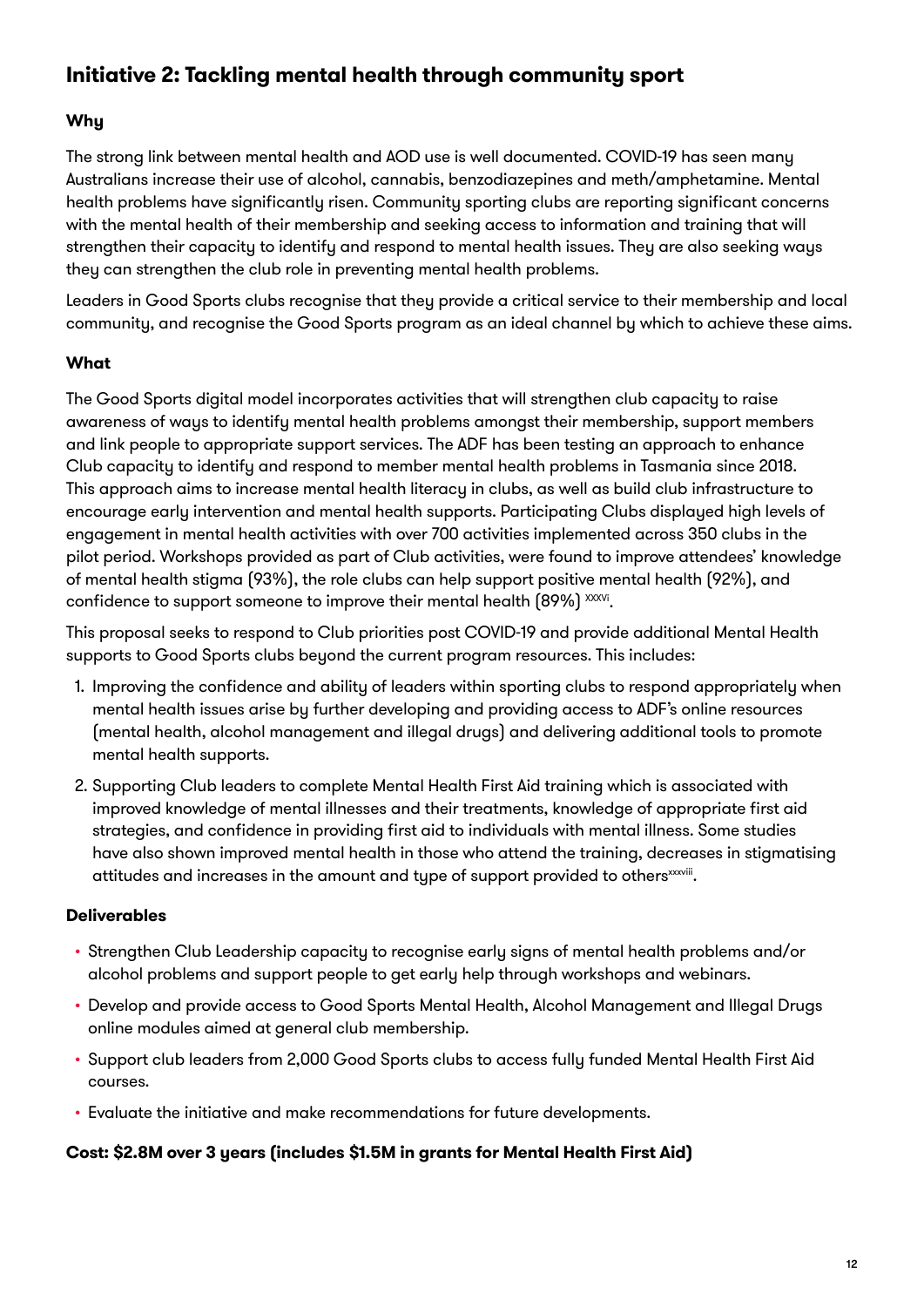#### <span id="page-12-0"></span>**Initiative 3: Supporting youth in recovery post COVID-19 through community sport - "Good Sports Great Leaders' initiative"**

#### **Why**

The significant impact of COVID-19 on young people has been recognised by many, as they are particularly vulnerable to mental health problems and have been disproportionately affected by unemployment. The potential for increased AOD related harms in this group post COVID-19 is significant.

Community sport plays a key role in protecting younger people from AOD related harms, but participation in community sport often begins to decline around 15 years of age. Young people aged from 15 to 25 within sporting clubs may also be at risk of developing risky drinking behaviours, particularly when a culture of risky drinking behaviours is entrenched within communities and sporting clubs. Programs that support positive role modelling among young people are important strategies in retaining their engagement in community sport and in reducing AOD use. These include mentoring programs and programs developing peer leadershipxxxix.

The most successful mentoring programs have many characteristics that can be applied to the community sporting model, making this an ideal setting for the development of mentors who can role model less risky use of alcohol and drugs to younger players. These characteristics include strong family acceptance, the creation of community partnerships and consistent participation.<sup>xl</sup>

The Good Sports program provides an ideal opportunity to strengthen the ability of positive role models to engage with at-risk youth to continue their engagement in community sport and reduce the risk of AOD related harm, particularly in a post COVID-19 environment. Good Sports can develop club leaders so they act as positive role models and recognise and support at risk young people, while encouraging other club members to do the same.

#### **What**

This initiative trains Good Sports members in leadership skills and positive role modeling behaviours that will reduce alcohol and drug use, promote mental health and retain young people in community sport.

The ADF will develop a process for recruitment and selection of program participants (Great Leaders) and materials to train, develop and support them in their work. This includes AOD online modules Alcohol Management, Illegal Drugs and Mental Health, as well as training in role modelling positive behaviours and sport retention strategies to encourage younger club members to keep participating in sport. Great Leaders will also increase the frequency of their engagements with young club members.

The Great Leaders initiative will be trialed and evaluated over two years commencing July 2021.

#### **Deliverables**

- Develop the Good Sports, Great Leaders program including content on alcohol and illicit drugs, and role modelling positive behaviours, as well as strategies to retain young people in community sport.
- Develop and deliver training for club leaders in 500 Good Sports clubs.
- Develop an evaluation plan designed to increase knowledge of effective AOD mentoring skills and positive behaviours; retention of young people; and reduced AOD use among young people.
- Develop promotional content to encourage recruitment of Great Leaders amongst the Good Sports network.
- Evaluate the Great Leaders trial over a two year period including the measurement of increased knowledge and confidence of Great Leaders.

#### **Cost: \$1.8M over 3 years**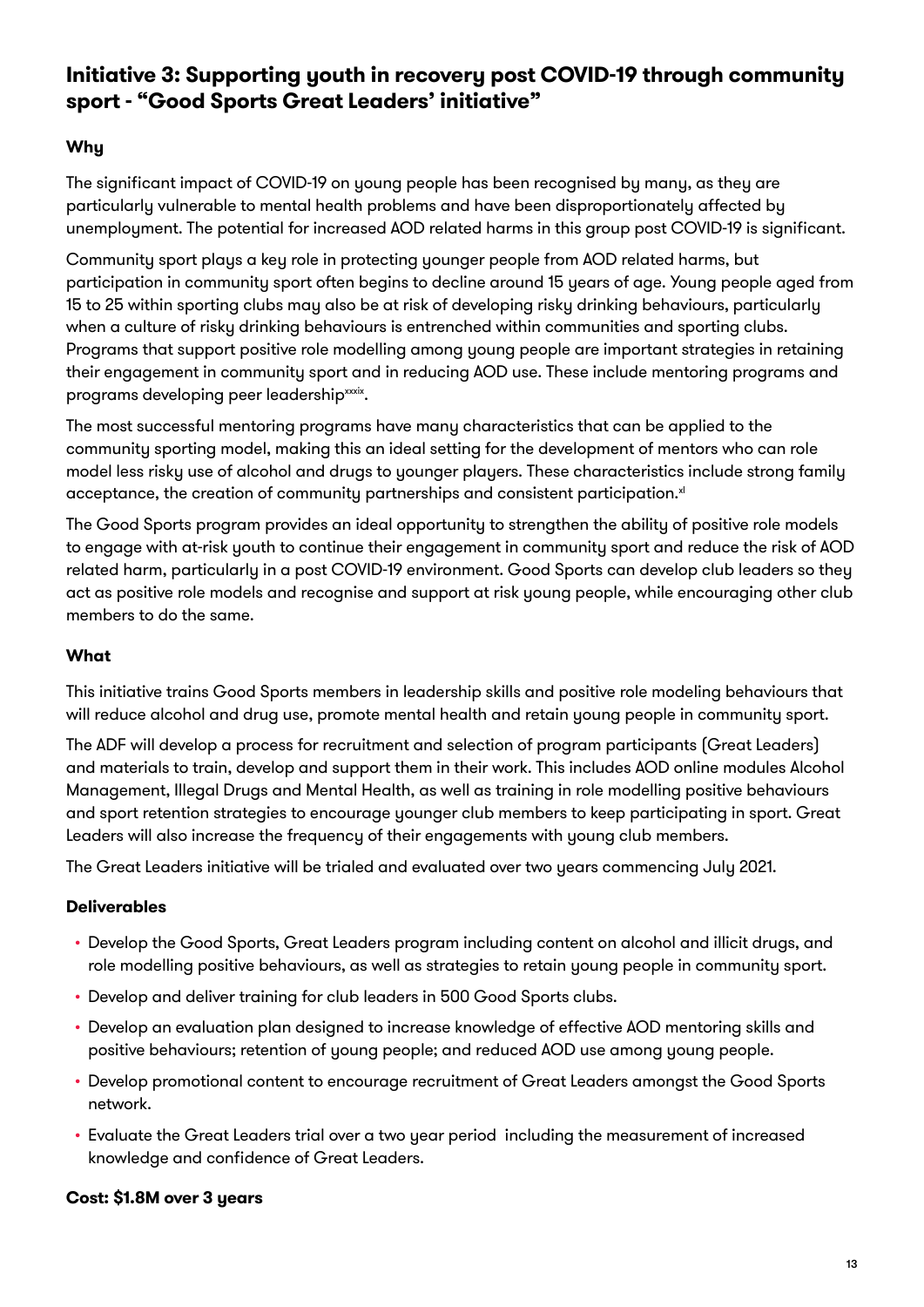## <span id="page-13-0"></span>**Initiative 4: AOD Behaviour Change beyond the Club Setting**

#### **Why**

While there is significant harm associated with alcohol in Australia, many people are unaware of this and often do not perceive alcohol to be a problem. Without this knowledge, they are less likely to take steps to address alcohol harm. Many Australians do not understand the concept of standard drinks or recommended levels for low risk alcohol usexli and often do not perceive their alcohol use to be problematic. For example, 70% of leaders in non-Good Sports Clubs don't recognise that alcohol may present a problem at their club<sup>xlii</sup>. Without this knowledge, many are not ready to take steps to change patterns of drinking and reduce alcohol related harm.

Good Sports Clubs have already started on the process of change by engaging in the program, recognising they need to address alcohol within the club setting. The new digital model of delivery for Good Sports provides an opportunity to extend this engagement to friends and families of Good Sports clubs so more people understand alcohol-related harms, steps to reduce it and the important role of sport in building protective factors around AOD. As we enter a post- COVID-19 phase, families and friends can champion ways to re-connect in positive and supportive ways that do not focus on alcohol.

Social marketing is proven to promote behaviours to accept, abandon, modify or reject. The most effective social marketing initiatives are sustainable, taking a long-term view based on a thorough understanding of behaviour change methodologies. The ADF proposes to use a social marketing approach to build awareness of risky drinking and alcohol-related harms so that members of sporting communities can champion positive behaviours in sporting environments, alongside club representatives, that lead to improved physical and mental wellbeing.

#### **What**

This initiative will use the Good Sports program as the foundation to build targeted campaigns that engage, inform and educate communities by targeting families and friends to improve understanding of steps to reduce alcohol related harm and raise awareness about the positive role sport plays in building protective factors and minimising the harms of AOD. Taking a social marketing approach, we will focus on the following:

- Extending our reach from Good Sports Clubs and their members to their friends and families in Good Sports club communities
- Raising awareness of the problem educate about risky drinking and low risk drinking (as outlined in the 2020 NHMRC Guidelines) and the problematic relationship between sport and alcohol consumption
- Provide solutions build understanding of the role of community members in building protective factors in sport and motivate friends and families to take positive actions as sporting clubs look for ways to re-connect with members

We will do this by using alcohol-related research and data gathered over the 20 year history of the Good Sports program, including through the COVID-19 pandemic, to co-design the approach with Good Sports clubs community members. Importantly, we will focus on Good Sports clubs in areas of greatest need, including regional and lower socio-economic communities.

#### **Deliverables**

- Two social marketing campaigns per year targeting Good Sports club communities (families and friends)
- Increase awareness of the relationship between sport and behaviours around alcohol by members of the community, club volunteers and committee (baseline data to be captured as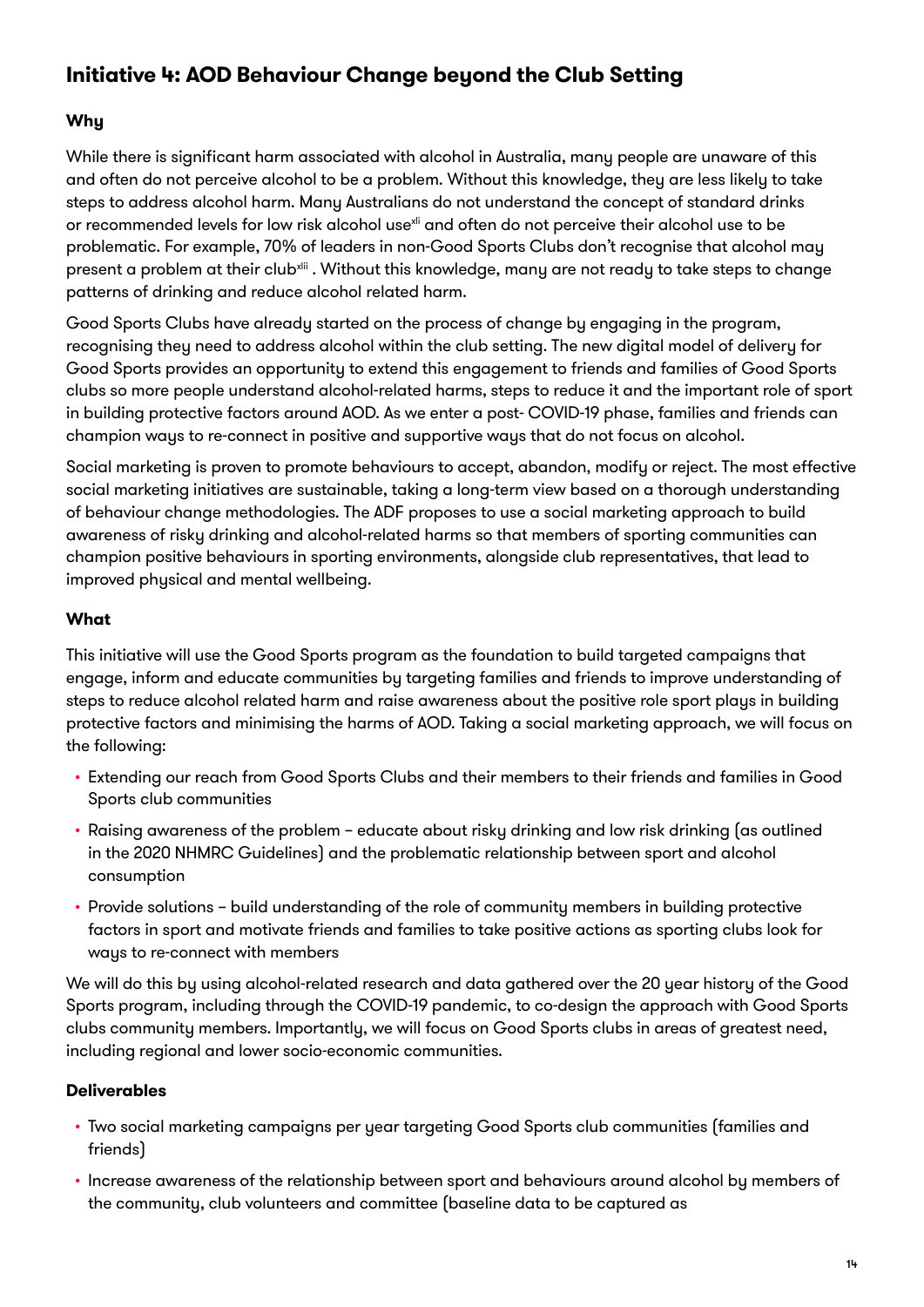- <span id="page-14-0"></span>• Increase awareness and understanding of recommended levels for low risk use of alcohol, standard drinks and steps to reduce alcohol use
- Impact and effectiveness measures. These will include:
	- − Reach and frequency social marketing activity exposure amongst target audience (Good Sports club communities in selected locations) via social media, digital advertising and stories in the media
	- − Readiness to change awareness of key messages, increase in the number of Good Sports clubs that identify alcohol as an issue at their club (research to establish baseline and target)
	- − Engagement number of Good Sports clubs (community members or club representatives) that attend webinars, complete enquiries (online form, email, phone), downloads of tools and support kits
	- − Other social marketing measures –unprompted and prompted recall, message takeout and media recall will provide measures of the reach and penetration of the activities

#### **Cost: \$3.12M over four years**

### **Initiative 5: National COVID-19 Alcohol Campaign**

#### **Helping Australians move from negative behaviours to healthier lives**

Throughout the COVID-19 pandemic the ADF has undertaken marketing and communications activities focused on minimising the harms from AOD use, particularly alcohol. The ADF mobilised quickly and determined that it would:

- Lead the conversation around AOD harm prevention, with an emphasis on alcohol;
- Drive awareness of ADF and other credible sources of information and support across channels to prompt actions to reduce AOD harms as this period likely represents a time of greater risk of harmful substance use;
- Develop activities that resonate with the changing thoughts, feelings and actions of Australians as the pandemic evolved;
- Support all Australians looking for credible information and resources at a time of uncertainty, confusion and isolation.

#### **Marketing and Communications Response**

The 2020 release of the NHMRC alcohol guidelines represents a key juncture in the government's preventive health agenda. The challenges of 2020 have heighted risk factors for alcohol and other drug related harm at a time the government is preparing to release the National Preventive Health Strategy, the National Injury Prevention Strategy and invest substantially in mental health; the latter strongly associated with alcohol harms. The new NHMRC guidelines are the first in over a decade, reflective of significantly evolved evidence linking alcohol with multiple chronic diseases. In 2020, the ADF has led the national conversation on alcohol during Covid-19 through two digital campaigns and one mass media campaign. As an established evidence-based organisation experienced in public awareness campaigns, the ADF showed it is well placed to evaluate data and deliver campaigns that work.

*You Haven't Been Drinking Alone, May-June 2020* was developed in response to changes in consumer behaviour in relation to alcohol that occurred during the COVID-19 lockdown. Winning Gold in two categories at the Golden Target Awards for Best Health Campaign and for Best Thought Leadership Campaign, the five-week campaign was targeted at Australian parents of primary school aged children who may have been drinking more in front of their children during this period. An ad featuring "Zoom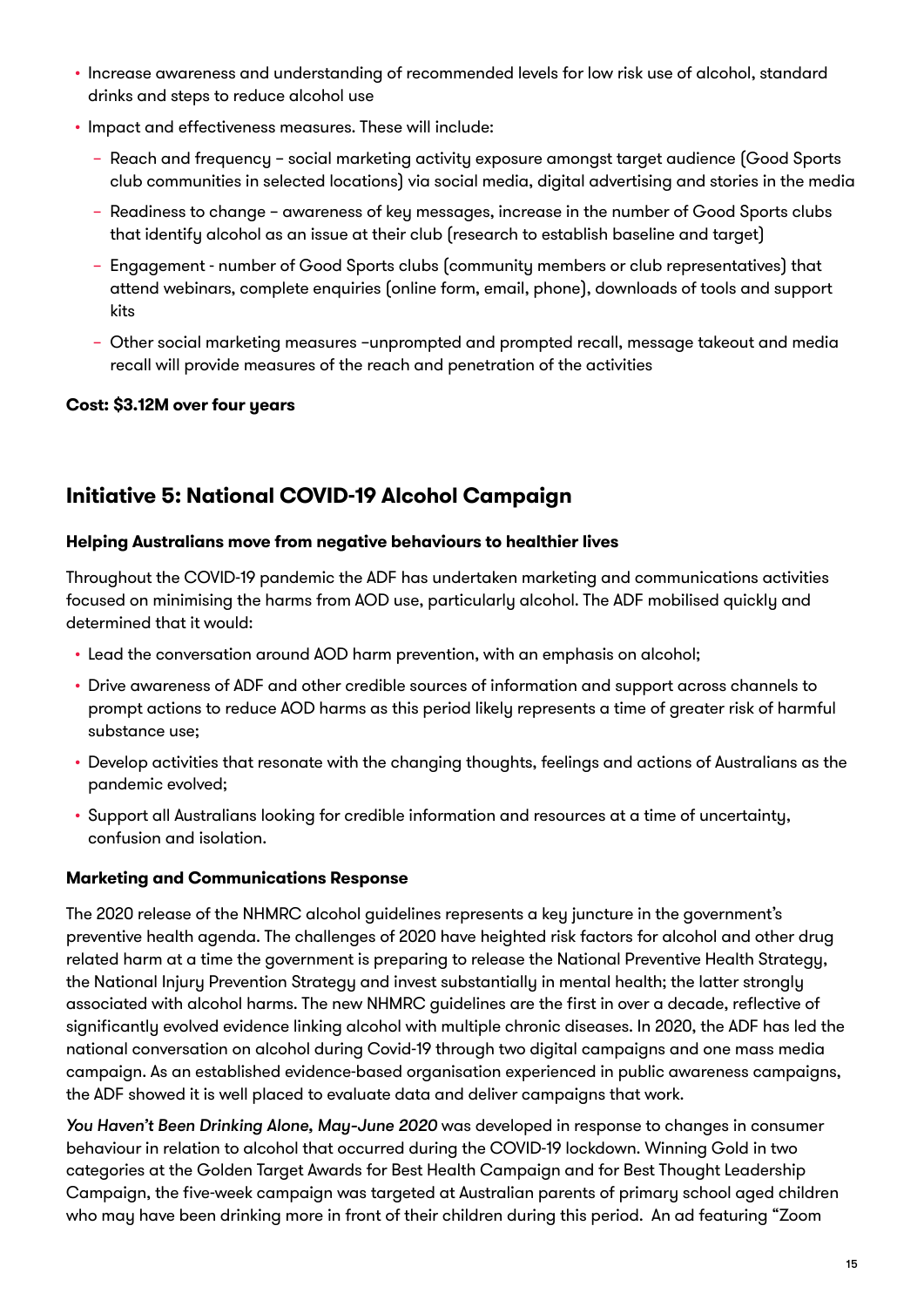kids" mimicking their parents achieved 1.15 million video views, resulting in over 19,000 visits to the website landing page. The average time that users spent on the campaign landing page was five minutes and six seconds (over double the amount of time users spend on other pages of the ADF website. Though behaviour change is unable to be measured within such a short campaign timeframe, in this instance, the intent to change behaviour was captured. This was measured on social media and media platforms through anecdotal comments and statements. Taking these comments into account in these instances, the intent to change behaviour can be successfully noted. Utilising YouTube as a platform for advertising was a new tactic for the ADF and the campaign increased the ADF's YouTube channel subscribers to 1,130, up from 399, representing an 280% increase in overall subscribers.

*Celebrate You, July 2020* was targeted at millennial women (25-35 years old), prompting them to recognise the benefits of reducing COVID-drinking as many parts of Australia began to emerge from pandemic-induced restrictions. The campaign encouraged young female Australians to rethink their drinking and tap into personal beliefs and values as a vehicle to prompt contemplation and stimulate behaviour change. Promotional activities gained a combined potential reach of over of over 6.78M achieving over 4.7M impressions as part of the digital marketing strategy. Multiple successful media pitches to selected/targeted online women's lifestyle, parenting and health/wellbeing media outlets gained a potential reach of 4,852,389. This combined exposure resulted in 5,000 visits to the campaign landing page and 182 downloads of shareable campaign assets in the short campaign time period.

*Break the Habit, August-October 2020* was mass media campaign aimed at 21-50 year olds living in major cities and suburbs across Australia. The behaviour change campaign was designed to shift the attitudes and understanding of risky drinking thereby seeing a reduction of alcohol consumption among the target audience. An extensive evaluation conducted by an independent third-party reported the following:

- Overall, 43% of Australians recognised the campaign when prompted. Those that drank more during lockdown were more likely to recognise the campaign (up to 52% recall) and were more likely to agree that the campaign contained relevant and new information.
- The campaign was most recalled on free-to-air TV (61%)
- The campaign was highly rated for: being believable (80%) and communicating about alcohol in an appropriate way (76%).

Significantly, the campaign saw a shift in attitudes and behaviour:

- Overall, 52% of those that saw the campaign took action. Most commonly:
	- − Thinking about reducing alcohol consumption (18%);
	- − Thinking about alcohol consumption in general (17); and/or
	- − Cutting down on alcohol consumption (16%).
- Those that recognised the campaign were more likely to consider seeking support for a range of issues including alcohol consumption as well as health and wellbeing issues (total 38% vs. 25%).

#### **Proposal**

As lockdowns are being lifted, there are short and long term risks of increased AOD related harm. Around half of those who increased alcohol consumption during lockdown continue to drink at the same level. In jurisdictions where restrictions are lifting, alcohol related presentations to emergency departments are rising.

The impact of ADF activities throughout COVID-19, such as those of the Little Habit campaign, is strongly encouraging. Research over the past nine months shows that the COVID-19 environment is always changing. Close monitoring of AOD use as Australia emerges from COVID-19 will be important.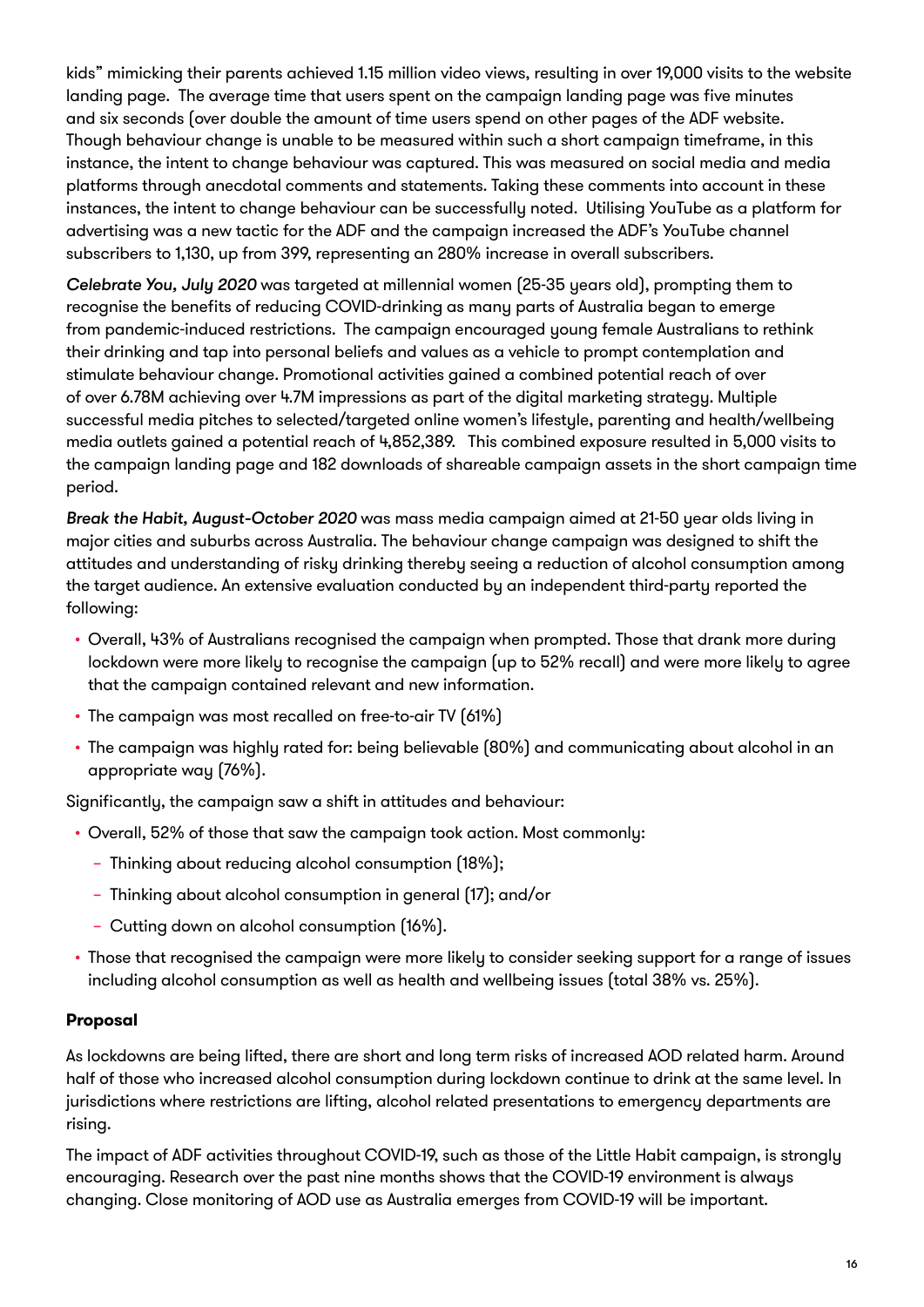<span id="page-16-0"></span>Using findings from polls, the ADF aims to address the long term impacts of the COVID-19 pandemic by delivering targeted approaches that raise awareness of alcohol related harms while showing empathy and understanding.

The ADF proposes a two year plan of activity that aims to raise awareness of AOD harms, information and support that can help Australians make positive behaviour changes, extending the success of the initial National COVID-19 Alcohol Campaign. The ADF aims to do this by delivering targeted and integrated public facing campaigns to key audience segments.

- Two national campaigns per year (Little Habit x two creative executions are ready for deployment)
- Three micro campaigns per year which will target particular audiences through rapid response digital and PR activity based on emerging data and trends
- Reach and impact buying strategy through television, out of home and digital (static and video) advertising which will raise awareness and build campaign momentum
- Message boosting via social media and public relations by providing shareable and useful information that will encourage conversations
- Engagement opportunities via Drinks Calculator, further information and pathways to support services
- Campaign measurement and evaluation reports

Messaging that will address the potential of increased harms as a result of changed increased illicit drug use will also be considered.

#### **Outcomes**

- Campaign reach and frequency– effective coverage across all states and territories and on digital and offline channels to ensure campaign visibility
- Increase in information seeking by target audience to ADF website with interactions on key pages (Know the Signs/ Assess your Risk/ How to Change/ Pathways to Support.
- Increase in % of people within the target audience who were exposed to the campaign and reflected on their drinking behaviours, felt concerned about their level of drinking and contemplated reducing their drinking.
- Behaviours and behaviour change decrease in reported alcohol consumption by target audience. Change in alcohol consumption will form an outcome measure to be tracked over time as campaigns roll out and compared between those who have and have not been exposed to the campaigns.
- Campaign impact and effectiveness measures unprompted and prompted recall, message takeout, media recall and liking digital posts will provide measures of the reach and penetration of the campaigns.

#### **Cost: \$4M over for two years**

#### **Initiative 6: Extending LDAT Planet Youth trial**

Community led initiatives to prevent and delay use of alcohol and other drugs are associated with better long-term health, social and economic outcomes. To reduce the rates of substance use among children and adolescents in communities across Australia, the Alcohol and Drug Foundation (ADF) has been successful in implementing the preliminary stages of a 2-year pilot of the Icelandic Model of Substance Use Prevention among Youth - "Planet Youth" in three sites in New South Wales and two sites in South Australia. This has been delivered through Local Drug Action Teams, using exiting resources.

While there are differences between Iceland and Australia many risk and protective factors for alcohol and other drug use is the same. As well as substantial reductions in alcohol and other drug use, Iceland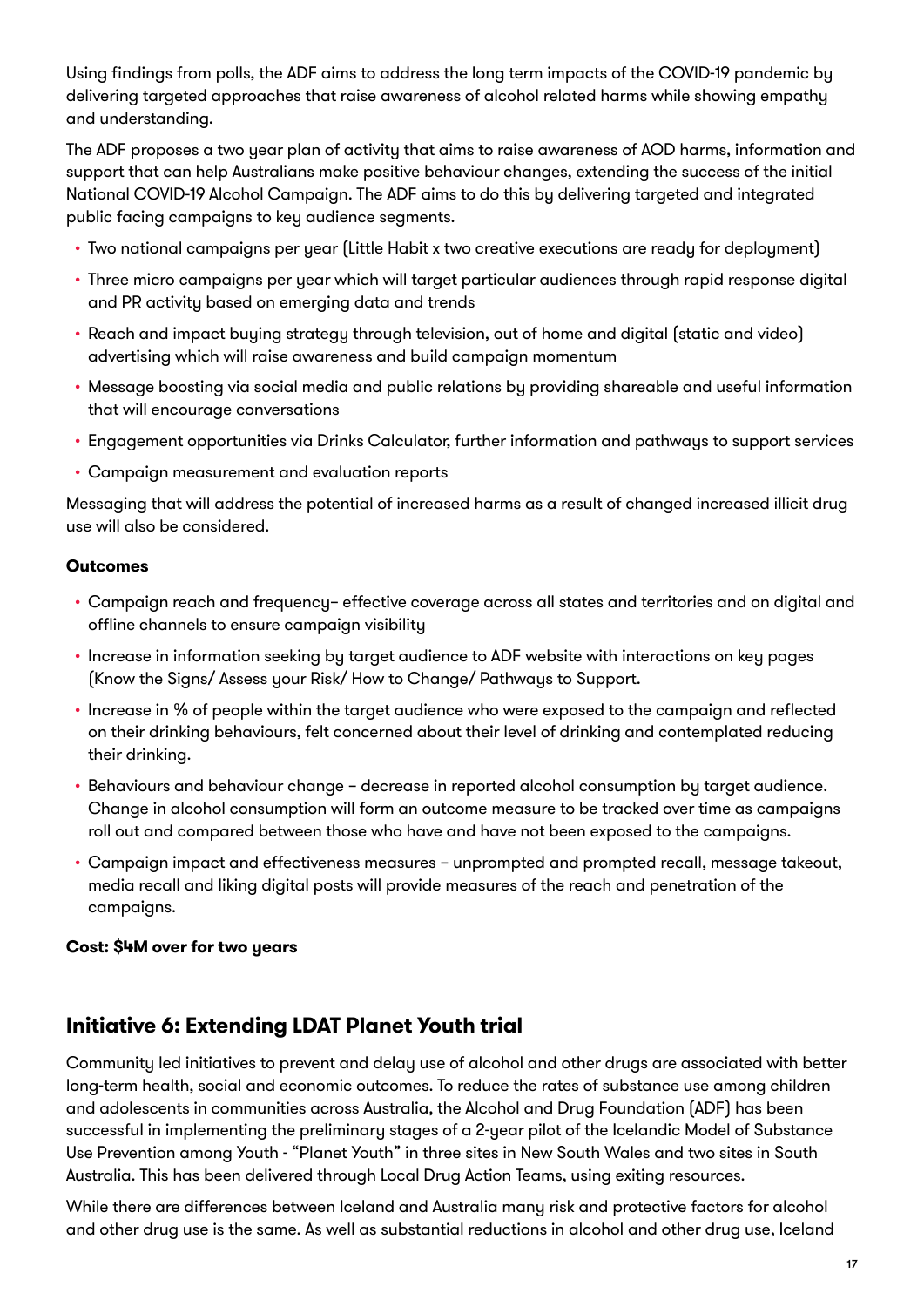<span id="page-17-0"></span>has seen reduced rates of bullying and youth crime, and increased investment in preventative health. Further, due to the model's unique focus of building protective factors within communities, the ADF is very well positioned to leverage its existing community programs, and partnerships to create enduring effective responses to alcohol and other drug use across many Australian communities.

#### **Proposal**

The ADF is proposing an extension of the pilot, a cost-effective way to further insights into the potential of this world-renowned program for Australian communities. The optimal commitment period to pilot Planet Youth is five years to enable the assessment of impact of model implementation on substance use trends.

#### **Outcomes**

- Improved insights into Covid-related substance use trends among Australian youth
- A stronger evidence base on AOD risk and protective factors
- Greater participation in Planet Youth by parents, schools, local government and other community stakeholders
- Adoption of the Planet Youth Model in other states

#### **Cost: \$1.5 million over three years**

#### **Initiative 7: Building an AOD prevention workforce**

A growing focus on prevention of alcohol and drugs through growth of the Local Drug Action Team and Good Sports programs highlights the opportunity to strengthen prevention efforts and capacity of the Australian workforce to amplify our impact and ensure the most effective and efficient delivery of AOD prevention programs. As the LDAT Program has evolved, and through regular evaluation, a need to build expertise within communities has been identified. This includes building capacity for prevention in the untapped resource provided by those who influence young people – teachers, youth workers, coaches, etc.

A highly skilled AOD prevention workforce will be critical to the success of the National Preventative Health Strategy, due for release 2021. The Strategy's Consultation document identifies *Reducing alcohol and other drug-related harm* as one of six focus areas which should be targeted with accelerated action. "It was highlighted during consultations that building the capacity and capability of the workforce, both current and emerging, will be integral to achieving success. Meanwhile, work will begin shortly on the next National Alcohol and other Drug Workforce Development Strategy, a sub-set of the National Drug Strategy.

There should be no "set and forget" for the AOD prevention workforce. As the nature and understanding of AOD challenges constantly evolves, so to must the capacity of the AOD prevention workforce to respond. Accelerated training needs to be developed so the AOD prevention workforce can learn "on the job".

International experience provides examples of robust training programs that ensure AOD prevention efforts are effective and do not increase AOD related harm. The EU drugs agency (EMCDDA) developed a training program and handbook for AOD prevention specialists that provides a template suitable for adaptation and delivery in the Australian context. The aim of this work was to advance the professionalism of the drug prevention workforce in Europe and to implement a standardised prevention training curriculum in Europe that improves the effectiveness of prevention.

Importantly, while the handbook is based on international standards it has been tailored to European AOD circumstances. It covers topics such as (e.g. aetiology, epidemiology, monitoring and evaluation) as well as prevention in diverse settings (e.g. family, school, workplace, community, media and the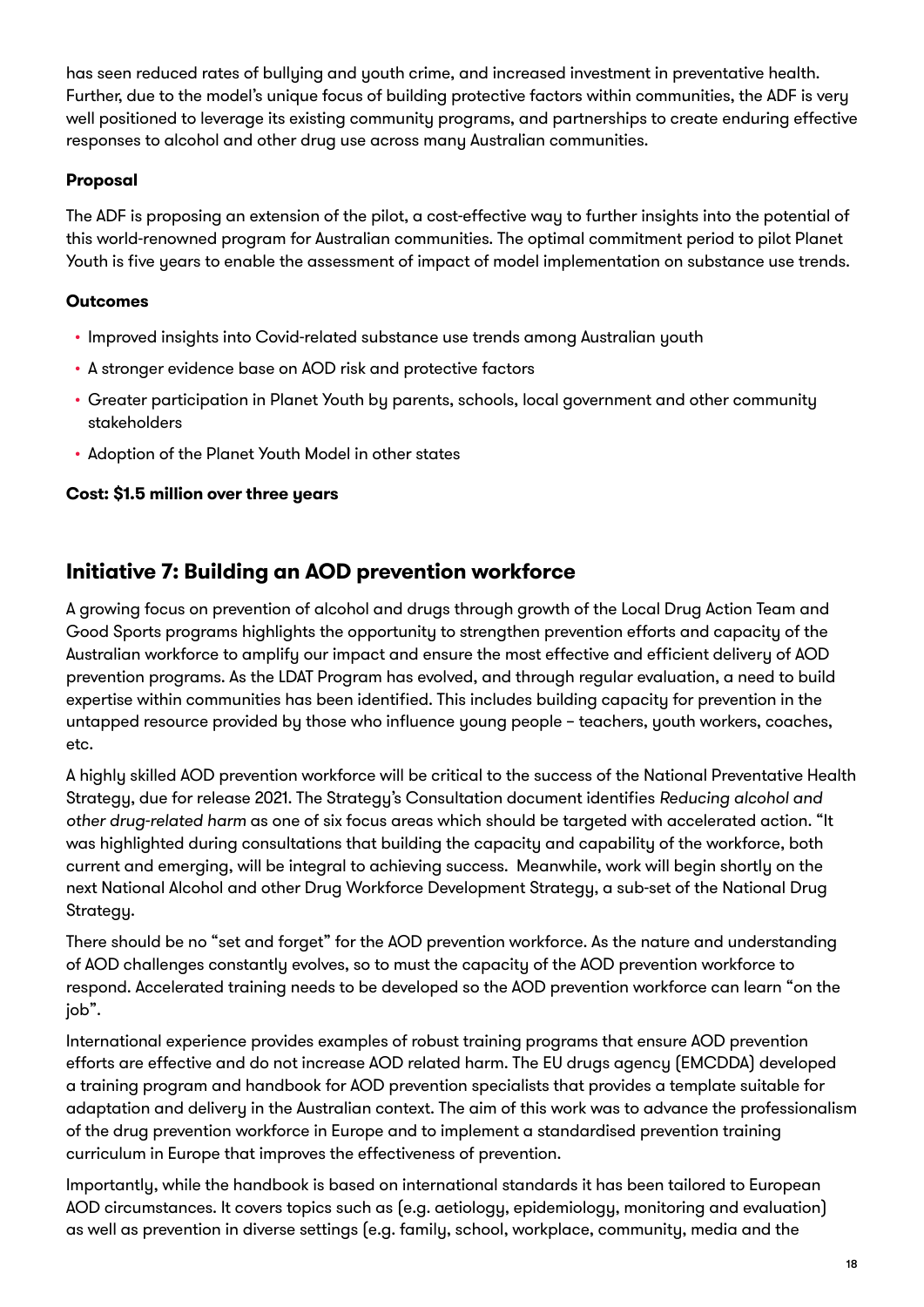broader environment). As part of this, the EMCDDA has developed an EUPC "European Master Trainer" course which enables successful participants "to cascade evidence-based prevention knowledge through courses in their own country and language".

#### **Proposal**

The extent of the ADF's reach, through its 10,000 Good Sports Clubs and 238 LDATs, as well as its community partnerships across all states and territories in Australia, offers a unique opportunity to build standardised expertise and capacity building in AOD prevention across Australia. The EUPC handbook is a basis for the ADF to develop an Australian version initially aimed at strengthening the effectiveness of Good Sports and LDATs and then made available elsewhere. An ADF *Master Prevention Trainers Course* would be a best practice guide for the ADF and its community partners in building sustainable and effective prevention projects.

The primary target audiences would include AOD and mental health prevention practitioners. The program would also be modified to increase knowledge and understanding and strengthen skills in AOD prevention amongst key secondary target audiences including teachers, youth workers and preventative health influencers in local government and community coalitions. This "Train the Trainer" approach would cascade through communities, creating a web of expertise and knowledge transfer amongst prevention professionals. A by-product would be greater confidence to invest in AOD prevention, including by local government.

The program would be delivered through trained master trainers (as per the European model) but also via online modules. Accreditation via various agencies would also be explored to increase uptake. The Course would be developed in consultation with the Department of Health, domestic and international AOD prevention experts and community partners such as Local Government. The Course would train practitioners in the following modules:

- Evidence-based programs
- Engaging community stakeholders
- Using AOD data to identify risk and protective factors
- Monitoring and evaluating data to refine projects
- Awareness of co-morbidities such as mental illness
- Working with culturally and linguistically diverse communities and young people,
- Developing communication plans
- Reducing stigma and discrimination.

The ADF's digital expertise would be harnessed to ensure the course is delivered efficiently and inclusively across Australia. The first two years of the program would develop and roll out the training program with consideration and modification for delivery in Aboriginal and Torres Strait islander communities undertaken in the third and fourth years.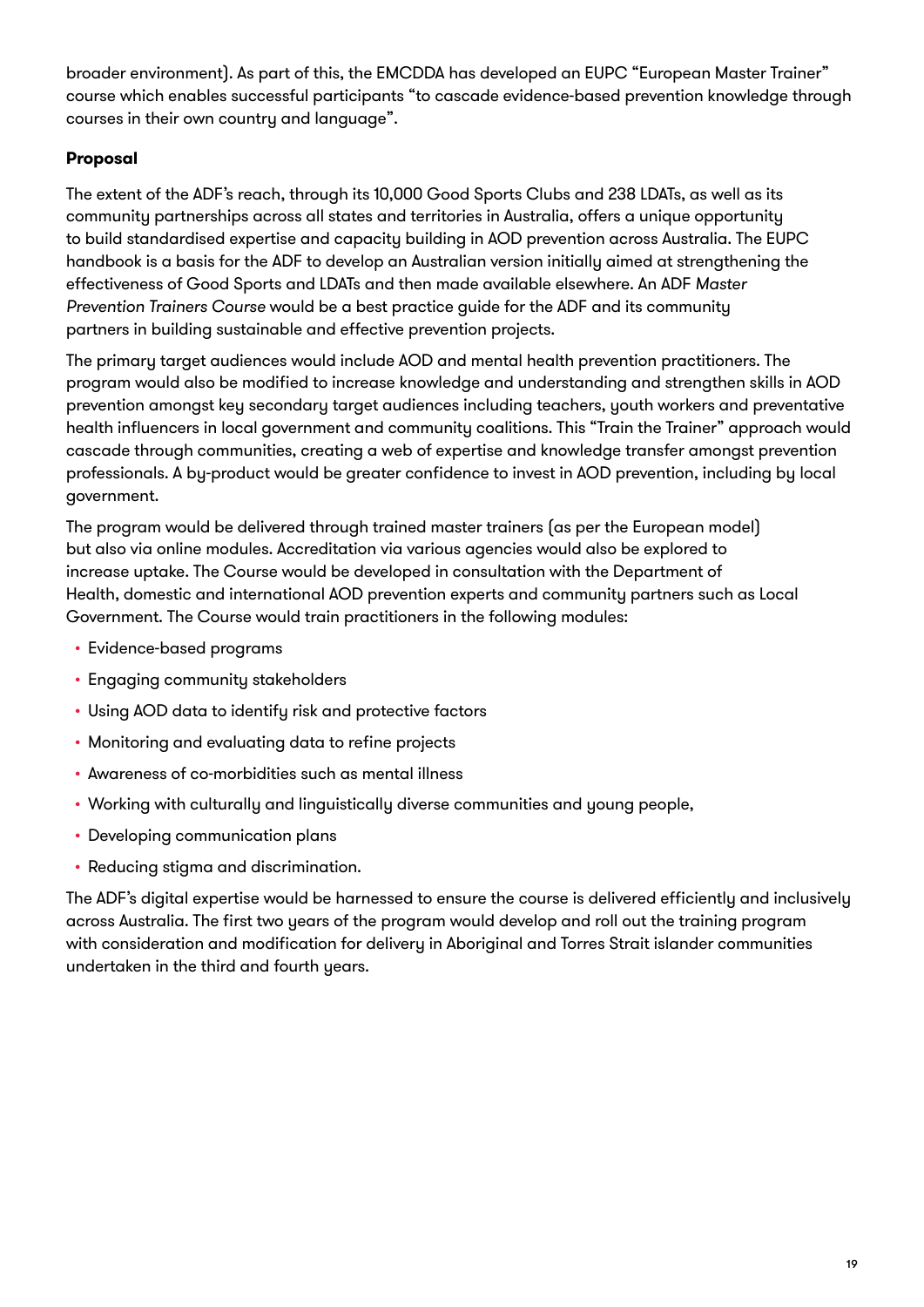#### **Stages of Development**

| 2021-22 | • Development of online Master Trainers Course; and training of Master Trainers ADF staff<br>from across Australia       |
|---------|--------------------------------------------------------------------------------------------------------------------------|
|         | • Development of online modules for secondary audiences                                                                  |
| 2022-25 | • Delivery of training into communities with uptake by at least 50% of LDAT leaders and<br>500 Good Sports Club leaders. |
|         | • Evaluation of training                                                                                                 |
|         | • Course promoted to wider community                                                                                     |
| 2023-24 | • Continued delivery of training to build capacity of AOD prevention workforce                                           |
|         | • Consultation on feasibility of Indigenous Master Trainers Course                                                       |
| 2024-25 | • Continued delivery of training to build capacity of AOD prevention workforce                                           |
|         | • Pilot of Indigenous Master Trainers Course                                                                             |

#### **Outcomes**

- Stronger AOD prevention workforce knowledge, capability and skills
- Greater effectiveness of the ADF's programs and stronger protective factors
- Increased knowledge and understanding of AOD prevention and its benefits among local government and preventative health practitioners, resulting in increased focus and investment in these communities in AOD preventative health
- Increased retention of ADF staff

#### **Cost: \$4 million over four years.**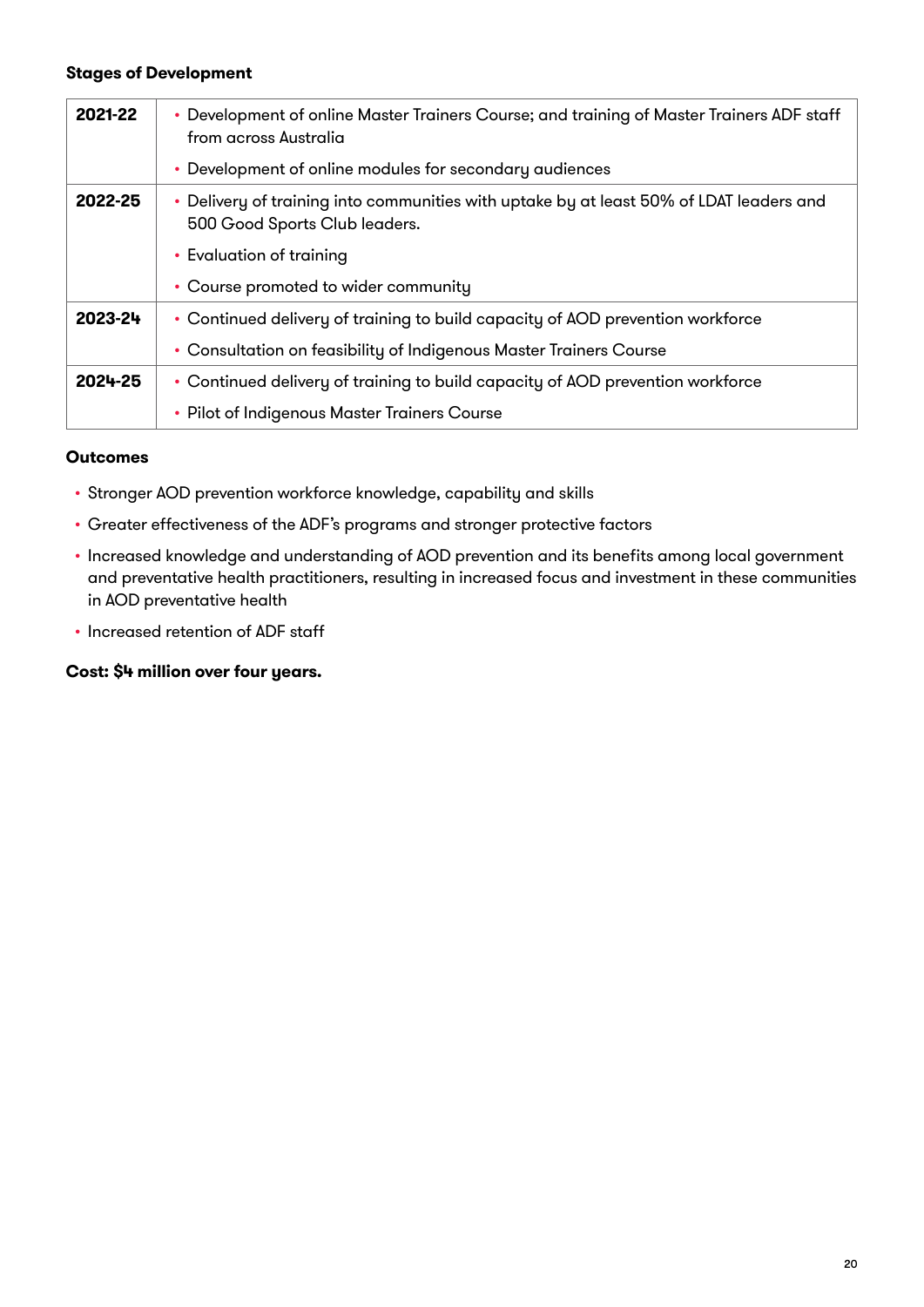## <span id="page-20-0"></span>**References**

- i. Australian Institute of Health and Welfare. Alcohol, tobacco & other drugs in Australia [Internet]. Canberra: Australian Institute of Health and Welfare, 2020 [cited 2020 Aug. 19]. Available from: https:/[/www.aihw.gov.au/reports/alcohol](https://www.aihw.gov.au/reports/alcohol/alcohol-tobacco-other-drugs-australia)/ [alcohol-tobacco-other-d](https://www.aihw.gov.au/reports/alcohol/alcohol-tobacco-other-drugs-australia)rugs-australia
- ii. National Alcohol Strategy 2019-2028 Australian Government 2019
- iii. Australian Institute of Health and Welfare. Alcohol, tobacco & other drugs in Australia [Internet]. Canberra: Australian Institute of Health and Welfare, 2020 [cited 2020 Aug. 19]. Available from: https:/[/www.aihw.gov.au/reports/alcohol/](https://www.aihw.gov.au/reports/alcohol/alcohol-tobacco-other-drugs-australia) [alcohol-tobacco-other-d](https://www.aihw.gov.au/reports/alcohol/alcohol-tobacco-other-drugs-australia)rugs-australia
- iv. Australian Institute of Health and Welfare 2020. National Drug Strategy Household Survey 2019. Drug Statistics series no. 32. PHE 270. Canberra AIHW.
- v. National Alcohol Strategy 2019-2028 Australian Government 2019
- vi. Australian Institute of Health and Welfare. Australian Burden of Disease Study 2015: Interactive data on risk factor burden [Internet]. Canberra: Australian Institute of Health and Welfare, 2020 [cited 2020 Aug. 19]. Available from: https:/[/www.](https://www.aihw.gov.au/reports/burden-of-disease/interactive-data-risk-factor-burden) aihw.gov.au/reports[/burden-of-disease/interactive-data-risk-factor-burden](https://www.aihw.gov.au/reports/burden-of-disease/interactive-data-risk-factor-burden)
- vii. National Alcohol Strategy 2019-2028 Australian Government 2019
- viii. Biddle N, Edwards B, Gray M and Sollis K (2020) Alcohol consumption during the COVID19 period: May 2020, ANU Centre for Social Research Methods, June 10
- ix. Alcohol use and harm during COVID-19: data report; FARE
- x. Australian Institute of Health and Welfare 2020. National Drug Strategy Household Survey 2019. Drug Statistics series no. 32. PHE 270. Canberra AIHW.
- xi. ADF Poll August 2020
- xii. Sutherland, R., Baillie, G., Memedovic, S., Hammoud, M., Barratt, M., Bruno, R., Dietze, P., Ezard, N., Salom, C., Degenhardt, L., Hughes, C. & Peacock, A. (2020). Key findings from the 'Australians' Drug Use: Adapting to Pandemic Threats (ADAPT)' Study. ADAPT Bulletin no. 1. Sydney: National Drug and Alcohol Research Centre, UNSW Sydney.
- xiii. [YouGov Poll Data](https://adf.org.au/drinking-isolation/research-background/) (May 14-17, 2020); ADF.
- xiv. Holt-Lundstad, J, Smith, T, Baker, M, Harris, T. & Stephenson, (2015) Loneliness and Social Isolation as Risk Factors for Mortality. 2015. Perspectives On Psychological Science, 10(2): 227-237; doi;10.1177/1745691614568352.
- xv. Norström, T., Rossow, I. (2016). Alcohol consumption as a risk factor for suicidal behaviour: a systematic review of associations at the individual and at the population level. Archives of Suicide Research 20(4), 489-506. doi.org/10.1080/138 11118.2016.1158678
- xvi. Burns, L., Teesson, M., Lynskey, M. (2001) The epidemiology of comorbidity between alcohol use disorders and mental disorders in Australia (NDARC Technical Report no.118). Sydney: National Drug and Alcohol Research Centre.
- xvii. Kessler RC, Crum RM, Warner LA, Nelson CB, Schulenberg J, Anthony JC. Lifetime co-occurrence of DSM-III-R alcohol abuse and dependence with other psychiatric disorders in the National Comorbidity Survey. Arch Gen Psychiatry. 1997;54:313–21.
- xviii. Liddy M, Hanrahan C, Byrd J. How Australians feel about the coronavirus crisis and Scott Morrison's response [Internet]. Australian Broadcasting Commission. 2020. [cited 2020 May 12]. Available from: https:/[/www.abc.net.au/news/2020-04-](https://www.abc.net.au/news/2020-04- 28/coronavirus-data-feelings-opinions-covid-survey-numbers/12188608) 28/coronavirus-data-feelings-opinions-covid-survey-numbers/12188608
- xix. National Mental Health and Wellbeing Pandemic Response Plan. May 2020 Australian Government
- xx. [https://www.abc.net.au/news/2020-08-09/coronavirus-crisis-](https://www.abc.net.au/news/2020-08-09/coronavirus-crisis-hitting-mental-health-of-victorians-hard/12539152)hitting-mental-health-of-victorians-hard/12539152
- xxi. Sutherland, R., Baillie, G., Memedovic, S., Hammoud, M., Barratt, M., Bruno, R., Dietze, P., Ezard, N., Salom, C., Degenhardt, L., Hughes, C. & Peacock, A. (2020). Key findings from the 'Australians' Drug Use: Adapting to Pandemic Threats (ADAPT)' Study. ADAPT Bulletin no. 1. Sydney: National Drug and Alcohol Research Centre, UNSW Sydney.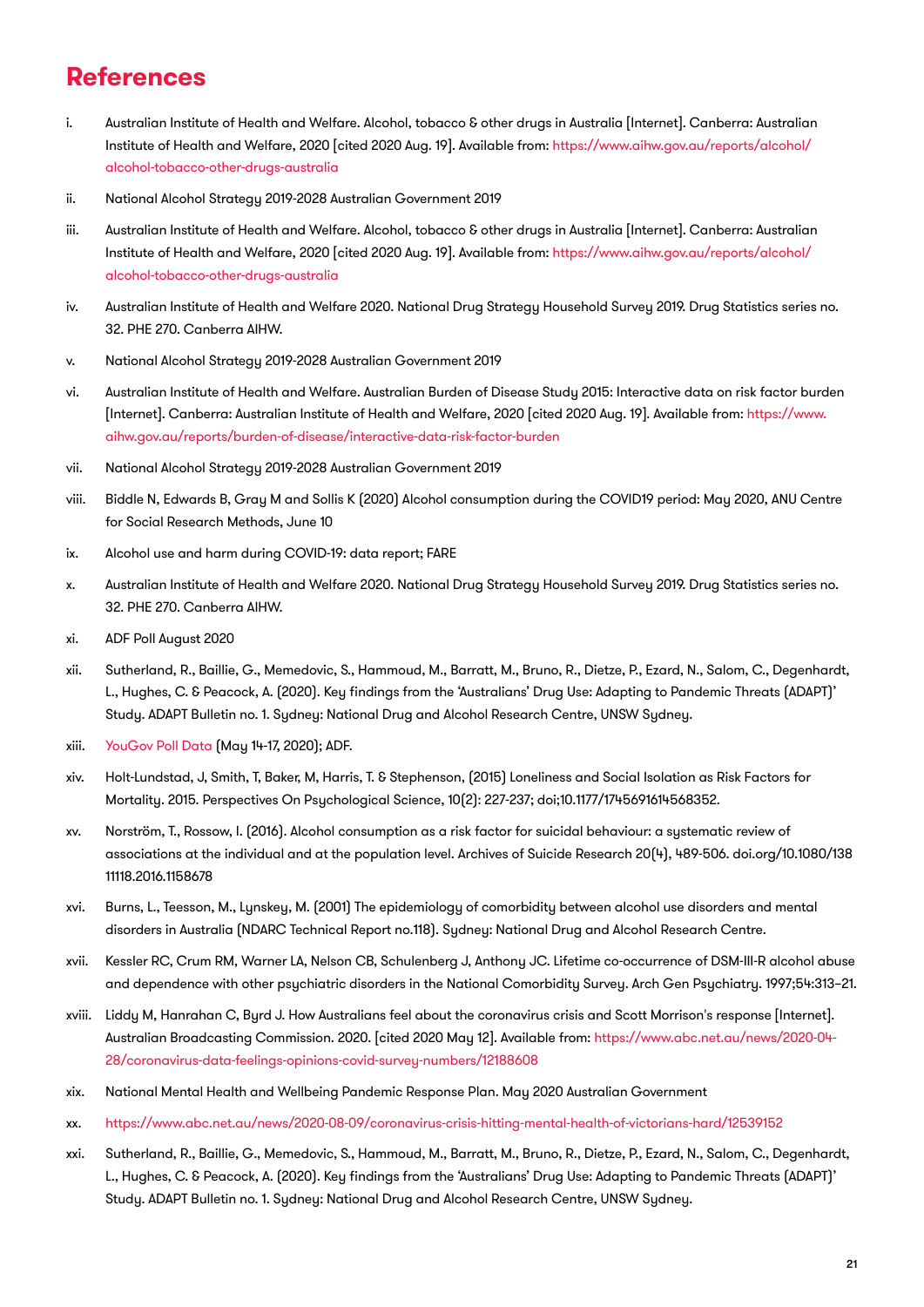- xxii. World Health Organization (2006). WHO facts on: Intimate partner violence and alcohol. World Health Organization, Geneva. Retrieved 02/04/2020 from: https://[www.who.int/violence\\_injury\\_prevention/violence/world\\_report/factsheets/](http://www.who.int/violence_injury_prevention/violence/world_report/factsheets/fs_intimate.pdf) [fs\\_intimate.pdf](http://www.who.int/violence_injury_prevention/violence/world_report/factsheets/fs_intimate.pdf)
- xxiii. Laslett, A-M., Catalano, P., Chikritzhs, Y., Dale, C., Doran, C., Ferris, J., Jainullabudeen, T., Livingston, M, Matthews, S., Mugavin, J., Room, R., Schlotterlein, M. and Wilkinson, C. (2010). The range and magnitude of alcohol's harm to others. Fitzroy, Victoria: AER Centre for Alcohol Policy, Research, Turning Point Alcohol and Drug Centre, Eastern Health.
- xxiv. Braaf, R. (2012). Elephant in the room: Responding to alcohol misuse and domestic violence. Issues Paper no.24. Australian Domestic and Family Violence Clearinghouse, Sydney. Available at: https://nz[fvc.org.nz/sites/nzfvc.org.nz/files/5983\\_](https://nzfvc.org.nz/sites/nzfvc.org.nz/files/5983_IssuesPaper_24.pdf) [IssuesPaper\\_24.pdf.](https://nzfvc.org.nz/sites/nzfvc.org.nz/files/5983_IssuesPaper_24.pdf)
- xxv. [Family Violence and Alcohol During COVID-19;](https://fare.org.au/wp-content/uploads/Family-violence-and-alcohol-during-COVID-19_final.pdf) FARE and Women's Safety NSW.
- xxvi. National Mental Health Commission (2020) Mental Health and Wellbeing Pandemic Response Plan https:/[/www.mentalhealthcommission.gov.au/mental-health-and-wellbeing-pandemic-response-plan](https://www.mentalhealthcommission.gov.au/mental-health-and-wellbeing-pandemic-response-plan)
- xxvii. Berecki-Gislof, J. 2020. Victorian emergency departments during COVID-19: overall presentations down but assault, DIY injuries up. The Conversation, August 11.
- xxviii. Thorlindsson T, Bjarnason T, Sigfusdottir ID. Individual and community processes of social closure: a study of adolescent academic achievement and alcohol use. Acta sociologica. 2007;50(2):161-78.
- xxix. ADF evaluation (2020) Good Sports Mental Health Internal Report
- xxx. ADF Survey of Good Sports Clubs, April 2020
- xxxi. ADF Poll August 2020
- xxxii. [https://www.abc.net.au/news/2020-07-22/people-lose-tolerance-to-alcohol](https://www.abc.net.au/news/2020-07-22/people-lose-tolerance-to-alcohol-after-lockdown-police-say/12477868)-after-lockdown-police-say/12477868
- xxxiii. KPMG, Economic Evaluation of the Good Sports Program. 2013 p35.
- xxxiv. Crundall, I. Alcohol management in community sports clubs: impact on viability and participation. Health Promotion Journal of Australia 2012; 23: 97-100
- xxxv. KPMG, Economic Evaluation of the Good Sports Program. 2013 p35.
- xxxvi. ADF Good Sports Survey April 2020
- xxxvii. Hume, C. Sports Club Development. Clearinghouse for Sport, Sport Australia. 2018 Jul 18.
- xxxviii.Hadlaczky G, Hökby S, Mkrtchian A, Carli V, Wasserman D. Mental Health First Aid is an effective public health intervention for improving knowledge, attitudes, and behaviour: a meta-analysis. Int Rev Psychiatry. 2014;26(4):467-475.
- xxxix. Thomas RE, Lorenzetti DL, Spragins W. Systematic review of mentoring to prevent or reduce alcohol and drug use by adolescents. Academic Pediatrics. 2013 Jul 1;13(4):292-9.
- xl. Thomas RE, Lorenzetti DL, Spragins W. Systematic review of mentoring to prevent or reduce alcohol and drug use by adolescents. Academic Pediatrics. 2013 Jul 1;13(4):292-9.
- xli. <https://fare.org.au/wp-content/uploads/ALCPOLL-2020-SUMMARY-OF-KEY-FINDINGS.pdf>
- xlii. Thornton L, Gardner L, Snijder M, PriorK, Sunderland M, Lee Y, Green O, Bryant Z, Smout S, Mihalopoulos C, Newton N, Kay-Lambkin K, Teesson M. Evaluation of Alternative Delivery Models of the Good Sports Program Final Report 16th September 2019 Prepared by The Matilda Centre for Research in Mental Health and Substance Use, The University of Sydney for the Alcohol and Drug Foundation